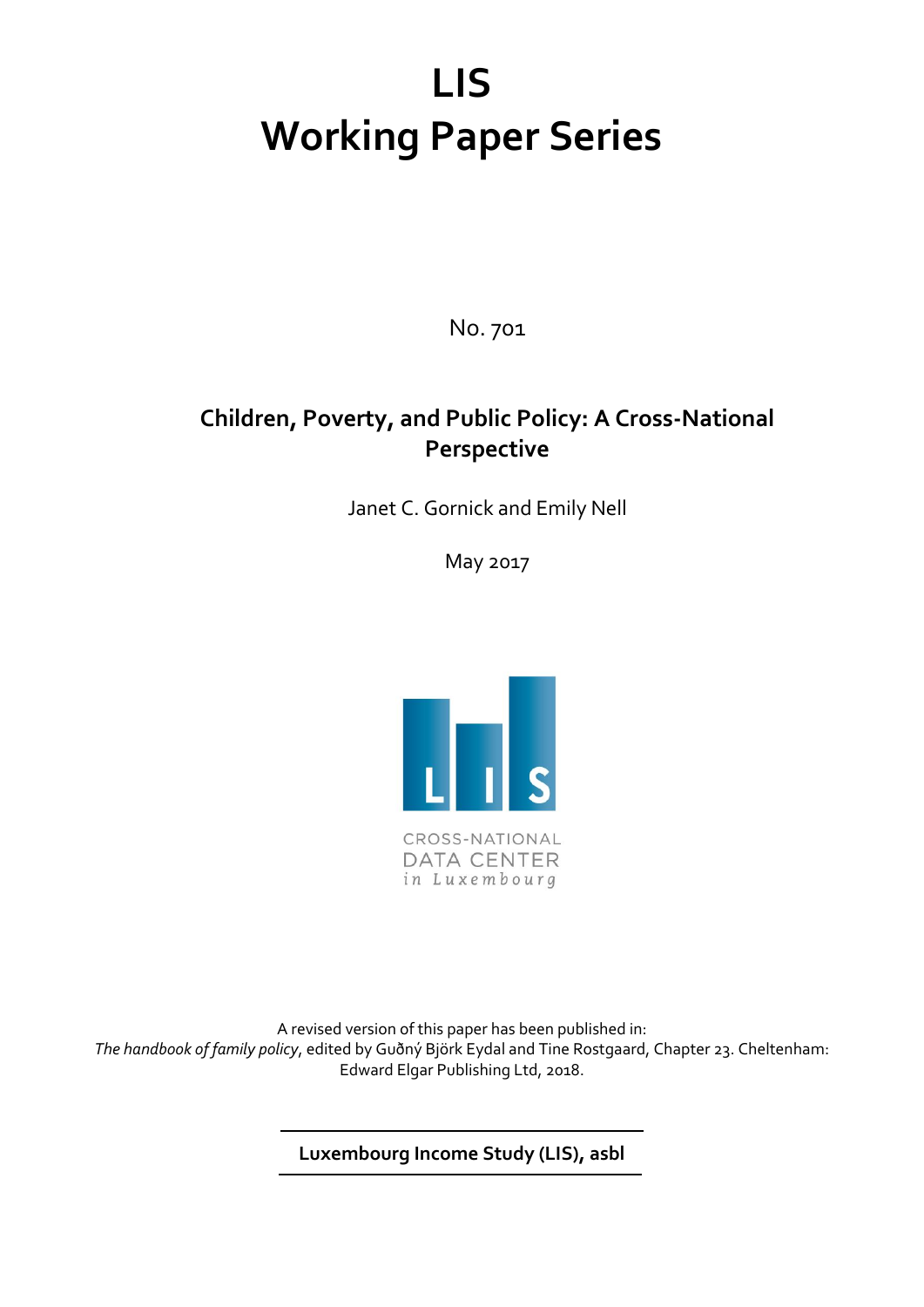# **Children, Poverty, and Public Policy: A Cross-National Perspective**

Janet C. Gornick

The Graduate Center, City University of New York

[jgornick@gc.cuny.edu](mailto:jgornick@gc.cuny.edu)

Emily Nell The Graduate Center, City University of New York

May 25, 2017

Forthcoming as:

Chapter 13, "Children, Poverty, and Public Policy: A Cross-National Perspective" in *The Handbook on Child and Family Policy*, edited by Guðný Björk Eydal and Tine Rostgaard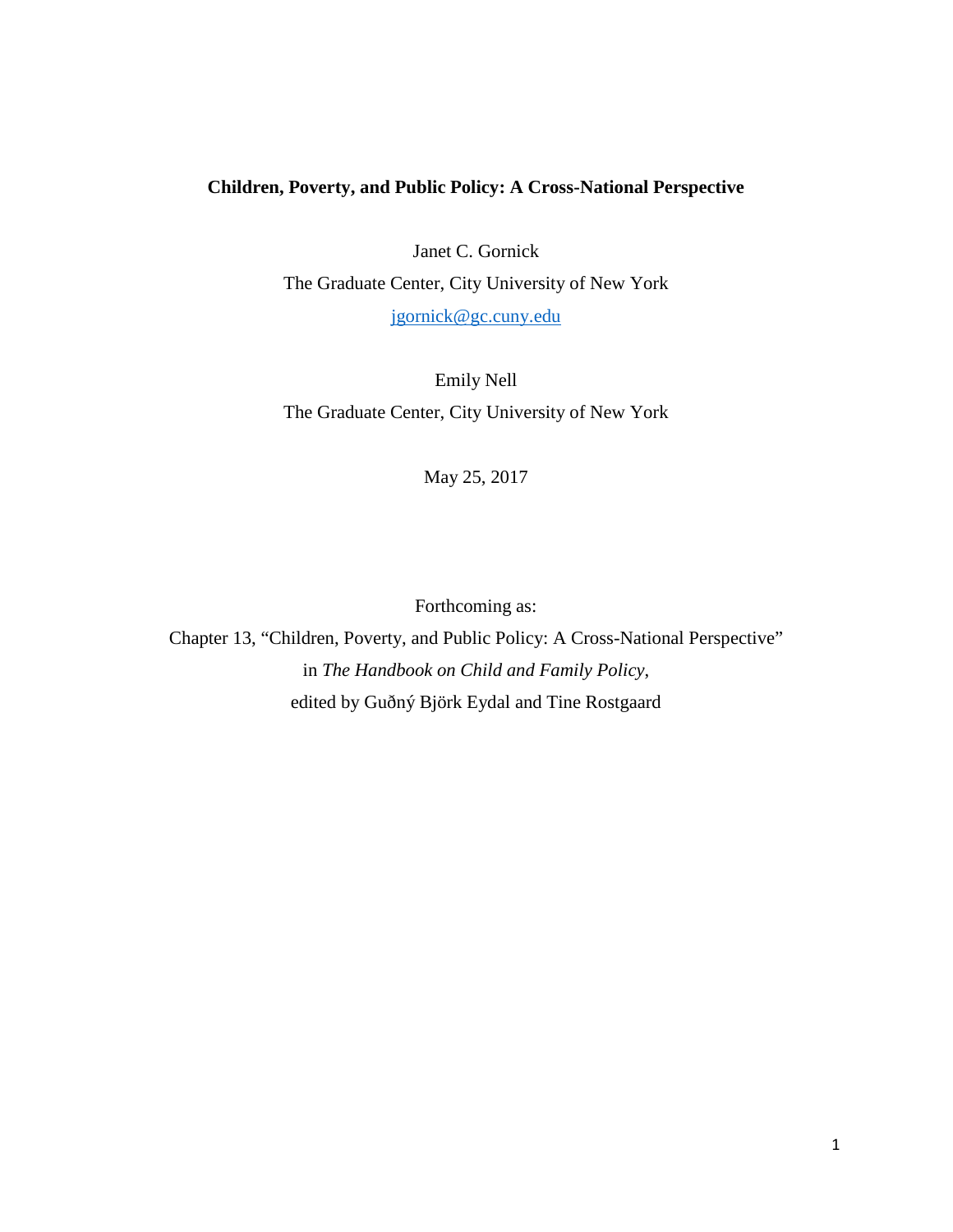# **Children, Poverty, and Public Policy: A Cross-National Perspective**

Janet C. Gornick

The Graduate Center, City University of New York

Emily Nell The Graduate Center, City University of New York

# **Abstract**

This paper assesses child poverty in 24 high- and middle-income countries, using data from the Luxembourg Income Study (LIS) Database. We assess poverty patterns using both relative and absolute poverty standards, to account for variation in income levels both within and across countries. We analyze poverty outcomes based on (i) market income (income "prior to" taxes and transfers), (ii) income from the market plus "family transfers", and (iii) total household income. This disaggregation gives us a window on the extent to which – and where – states use public policies to reduce market-generated poverty among children. To flesh out our analyses of poverty reduction based on microdata, we shift vantage points and take a brief look at the association between family benefits (both cash and tax breaks, using macro-data from OECD) and child poverty reduction (due to redistribution, based on the LIS microdata). After assessing poverty and poverty reduction among all children, we consider two crucial risk factors that, within countries, shape children's likelihood of being poor: family structure and parents' employment.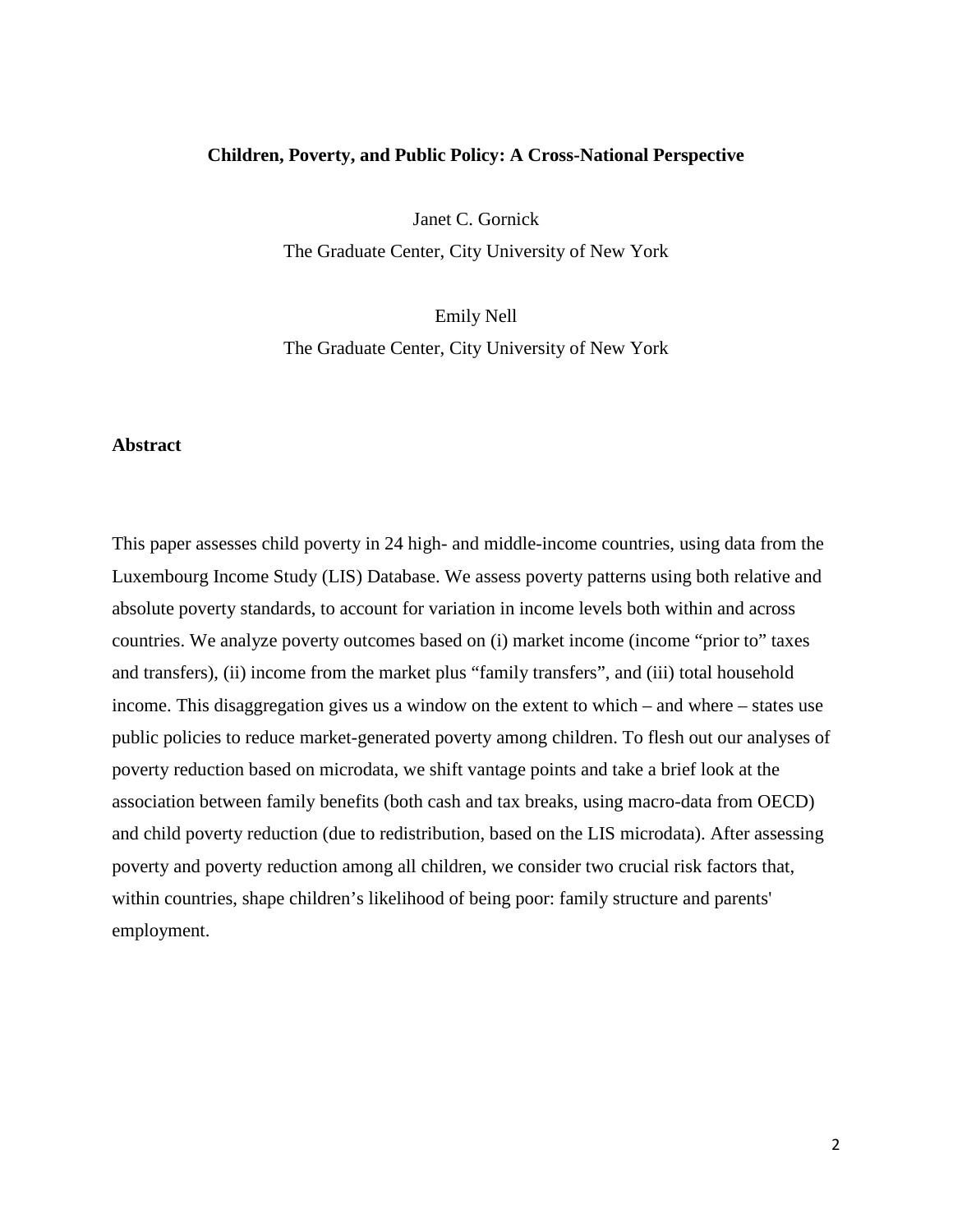# **Introduction**

Child poverty raises near universal concern. While poverty is viewed as problematic throughout the life cycle – it afflicts children, working-age adults, and the elderly – poverty among children is especially worrisome. Child poverty compels attention for several reasons: it is widely believed that children deserve protection from hardship; most children have little or no input into their economic circumstances; deprivation during childhood can have lifelong consequences; and some of the effects of child poverty have spillover effects, influencing schools and neighborhoods. Many argue that child poverty in rich countries is especially unacceptable, because it is rooted less in scarce national resources and more in the public and private institutions that distribute resources. Most countries tackle child poverty using a package of policy approaches; family policy is widely understood to be a powerful component. (For a detailed assessments of family benefit schemes, see Bradshaw's chapter in this volume).

Over the last three decades, a large literature on child poverty has developed, much of it based on cross-national microdata produced by LIS (formerly, the Luxembourg Income Study), a data archive based in Luxembourg. Recently, other cross-national data have been used to study children's poverty. A growing body of research uses data from the European Union Statistics on Income and Living Conditions (EU-SILC) and/or from the Organization for Economic Cooperation and Development's (OECD) Income Distribution Database.

Much of this literature has assessed individual- and household-level factors that shape children's chances of being poor, *within* countries – including, especially, the structure of their families, and their parents' employment status and/or earnings. In addition, many studies have established that child poverty varies widely *across* countries, and that a substantial share of that cross-national variation is driven by diversity in national institutions, including both institutions that "predistribute"[1](#page-17-0) (e.g., labor market structures) as well as those that redistribute (e.g., tax and transfer policies). In general, the consensus in this literature is that the factors that increase the risk of poverty within countries are not the same as those that increase poverty rates across countries.[2](#page-17-1)

In this chapter, using data from LIS, we take a fresh empirical look at cross-national variation in child poverty rates and patterns. We update prior findings, including our own, to  $2010<sup>3</sup>$  $2010<sup>3</sup>$  $2010<sup>3</sup>$ , and we extend earlier analyses.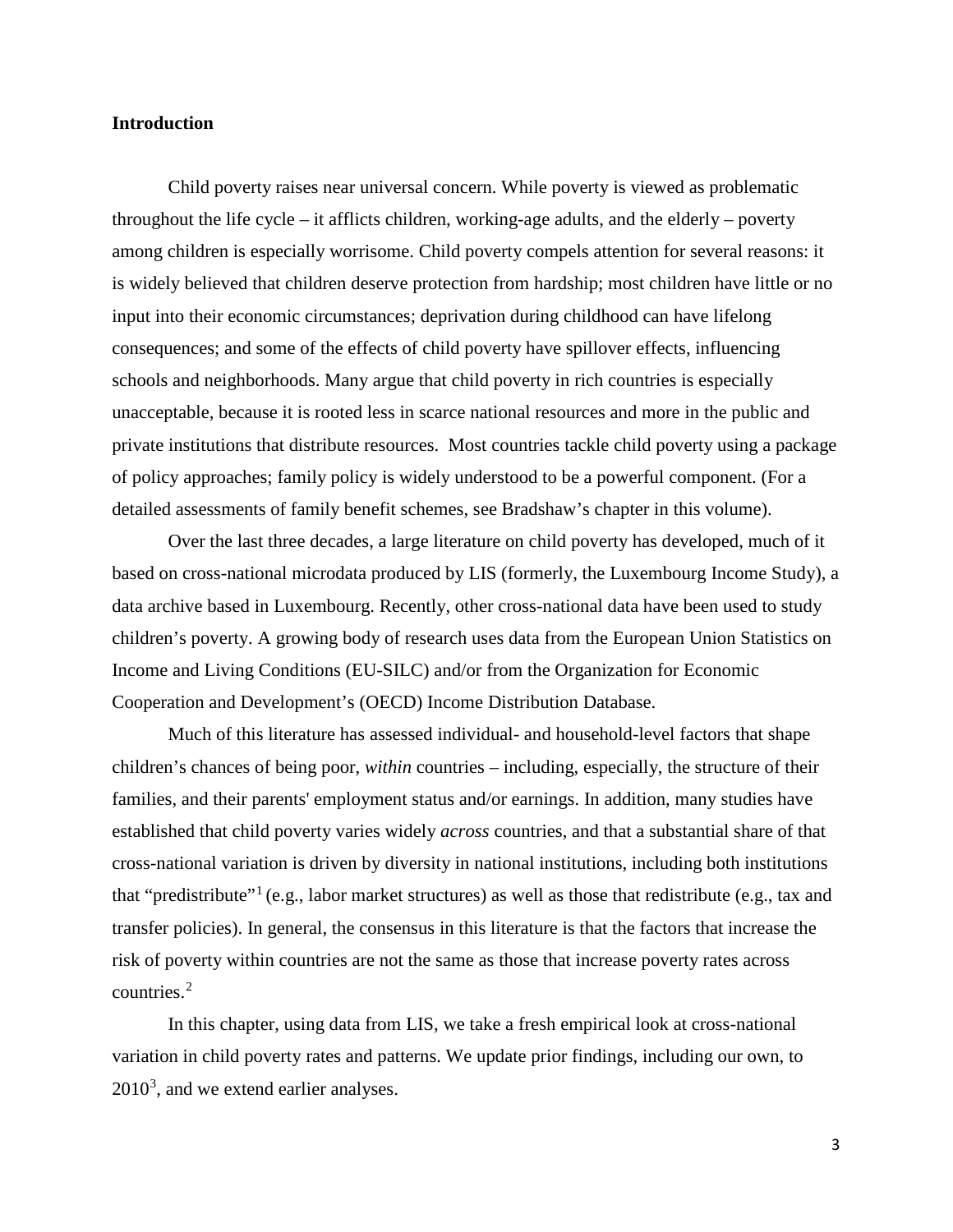Although LIS has recently added datasets from several middle-income countries, the vast majority of the existing comparative literature on child poverty, based on the LIS data, has included only high-income country cases. One key extension is our inclusion – in the first part of our analysis – of several middle-income countries<sup>[4](#page-17-3)</sup>, specifically a set of Latin American countries. Enlarging the set of countries to include these middle-income cases allows us to ask if patterns recognized earlier – such as the high poverty rates, in comparative perspective, among Anglophone and Southern European countries – are still evident when we consider a more diverse set of countries.

A second extension is that, within our policy analyses, we consider the poverty-reducing effect of total taxes and transfers (as is standard in the LIS literature) as well as the role of a subset of transfers targeted on families.

The chapter is organized as follows. In next section, we briefly review the literature on child poverty. In the third section, we describe the LIS microdata – our main data source – and summarize our empirical approach. In the fourth section, we present our first results. Here, we consider cross-national variation in poverty rates based on disposable household income – a measure of post-tax-post-transfer income – among all persons, all children, and young children. We assess poverty patterns using both a relative and an absolute poverty standard, in order to account for variation in income levels both within and across countries. In this section, we include 24 high- and middle-income countries. In the fifth section, we turn our attention to poverty outcomes based on (i) market income (income "prior to" taxes and transfers), (ii) income from the market *plus* "family transfers", and (iii) total household income. This disaggregation gives us a window on the extent to which – and where – states use public policies to reduce market-generated poverty among children. In Section IV, we limit our analyses to 16 highincome countries. We excluded eight countries (in Southern Europe and Latin America) because it was not possible, in general, to reliably isolate the family transfers that are central to our study. To flesh out our analyses of poverty reduction based on microdata, we shift vantage points and take a brief look at the association between family benefits (both cash and tax breaks, using macro-data from OECD) and child poverty reduction (due to redistribution, based on the LIS microdata).

After assessing poverty and poverty reduction among all children, we consider two crucial risk factors that, within countries, shape children's likelihood of being poor. We consider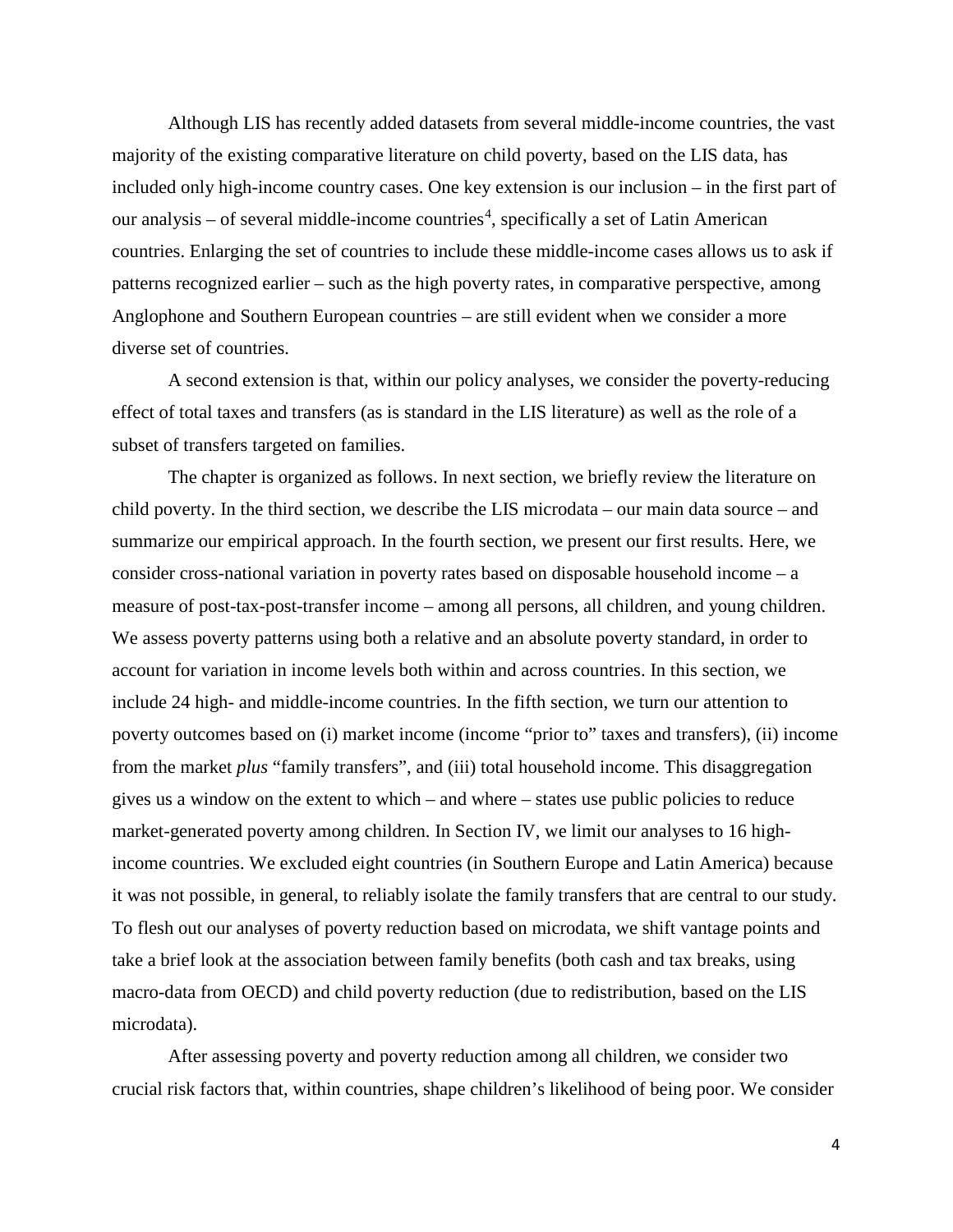associations among poverty, poverty reduction, and family structure, and among poverty, poverty reduction, and parents' engagement in paid work. In the final section, we present conclusions.

# **A Synthesis of Past Research**

The issue of child poverty has attracted considerable attention among scholars using the LIS microdata. Over the last 30 years, nearly 100 LIS Working Papers have included child poverty outcomes; in many of these, child poverty is the central concern of the paper<sup>[5](#page-17-4)</sup>. These studies are diverse with respect to conceptual approaches, poverty measures, countries included, years covered, and substantive focus. Several focus on cross-national variation in within-country poverty determinants; many aim to identify and decompose the determinants of cross-national variation. (For a detailed review of this child poverty literature, see Gornick and Jäntti 2012.)

Two especially comprehensive studies of child poverty, both using the LIS data, influenced the analyses reported in this chapter: a 2003 book (on poverty levels) by Rainwater and Smeeding, and a 2008 journal article (on poverty trends) by Chen and Corak. In both of these studies, the core questions concern explanations for cross-country variation in child poverty outcomes.

Rainwater and Smeeding consolidated and expanded much of their earlier research on child poverty, in their 2003 book *Poor Kids in a Rich Country: America's Children in Comparative Perspective.* The book is organized around several lines of inquiry, among them: cross-national variation in child poverty rates, the effects of population characteristics on poverty, and the role of different forms of income in alleviating child poverty in both one- and two-parent families. Rainwater and Smeeding assessed child poverty variation across fifteen rich countries. A primary focus in their work is the role that household demography plays in explaining variability in child poverty rates, where demography includes household composition by gender, age, and size, and the earning status of the head, spouse, and other household adults. With their eye on explaining exceptionally high U.S. child poverty rates, they concluded that demography is by no means destiny: the demographic composition of the U.S. contributes to its higher child poverty with respect to only half of their study countries and, in most of those cases, its contribution is modest.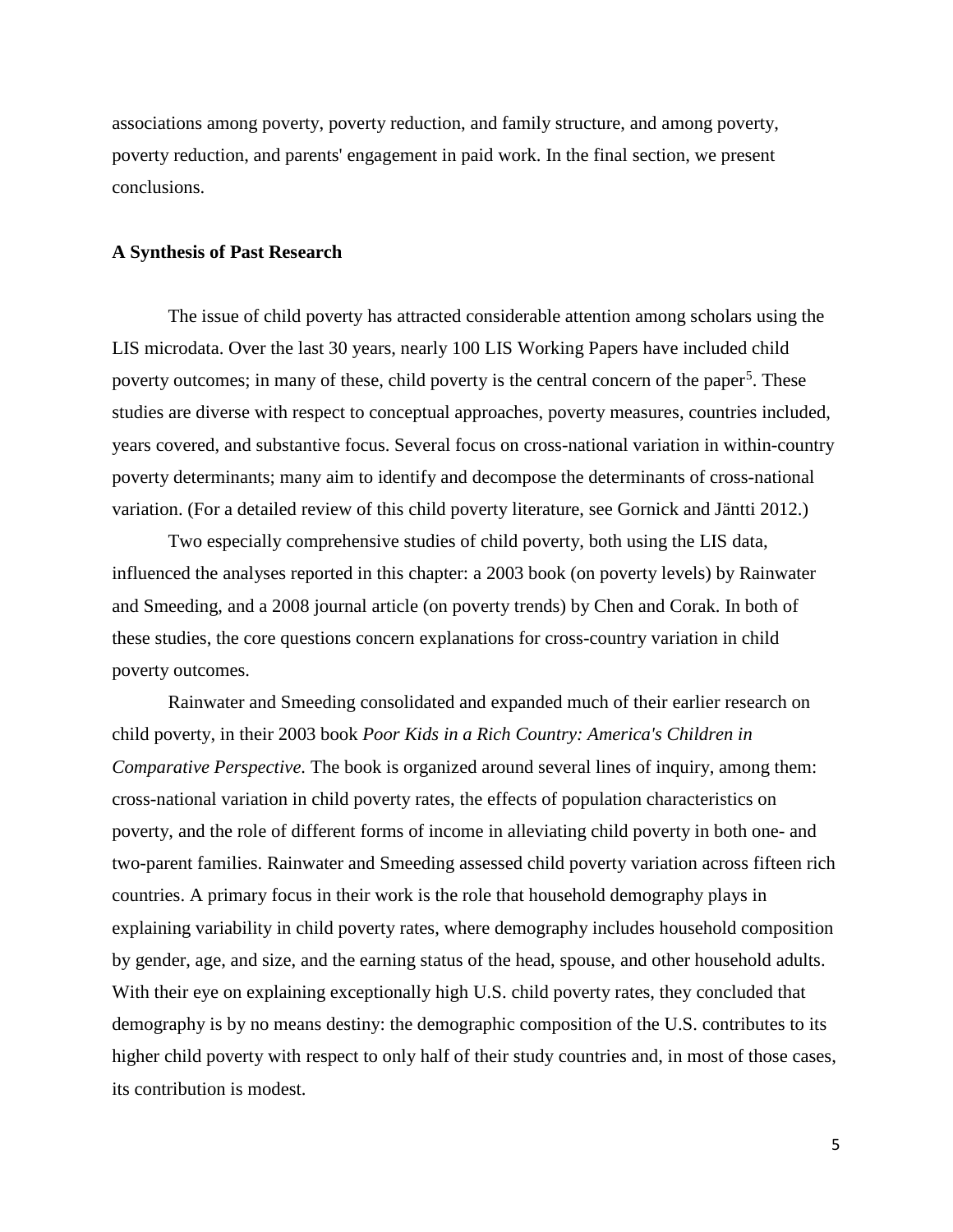Chen and Corak, in a 2008 *Demography* article, "Child Poverty and Changes in Child Poverty", assessed trends during the 1990s in 12 high-income countries. They draw three lessons. First, demographic shifts played a relative minor role in explaining child poverty trends throughout the 1990s (partly because these factors evolve slowly). Second, changes in employment and earnings mattered much more. Third, income transfer policy reforms aimed at raising labor supply have inconsistent effects on families' post-tax-and-transfer income. Social policy reforms interact in complex ways with other factors, such as the overall level of child poverty, the extent and functioning of the service and other sectors, and the overall hospitability of the labor market to low-skilled and other disadvantaged workers. Chen and Corak sum up with a cautionary note to policy-makers: "there is no single road to lower child poverty rates. The conduct of social policy needs to be thought through in conjunction with the nature of labor markets (Chen and Corak, 2008, p.552)." Thus, like Rainwater and Smeeding (2003), Chen and Corak find that, in explaining cross-national variation in child poverty, demographic variation matters modestly, while national labor market patterns and social policy factors both matter a great deal — and they matter via complex and interacting mechanisms.

Recent lines of work on child poverty are extending research based on income to integrate other types of outcomes, primarily indicators of material deprivation (which are, so far, not available in the LIS microdata). While the term "material deprivation" varies across settings, overall it refers to households' or persons' inability to afford goods and activities that are typical in their society; this form of deprivation is independent of households'/persons' preferences with respect to these out-of-reach items. These "beyond income" frameworks are consistent with current emphases within the European Union (the EU-SILC data include deprivation variables), the OECD, and the United Nations, where the recently-released Sustainable Development Goals stress multidimensional approaches to assessing wellbeing levels and trends. Bradshaw (2013) argues that deprivation measures are a more direct approach to measuring child poverty, compared with income-only studies. He recognizes, however, that the data and methodological challenges in this type of work are extensive and serious. Nevertheless, researchers in the field of child poverty can and should look forward to new and growing lines of work that stress multidimensional extensions to the more conventional income approach that we take in this chapter.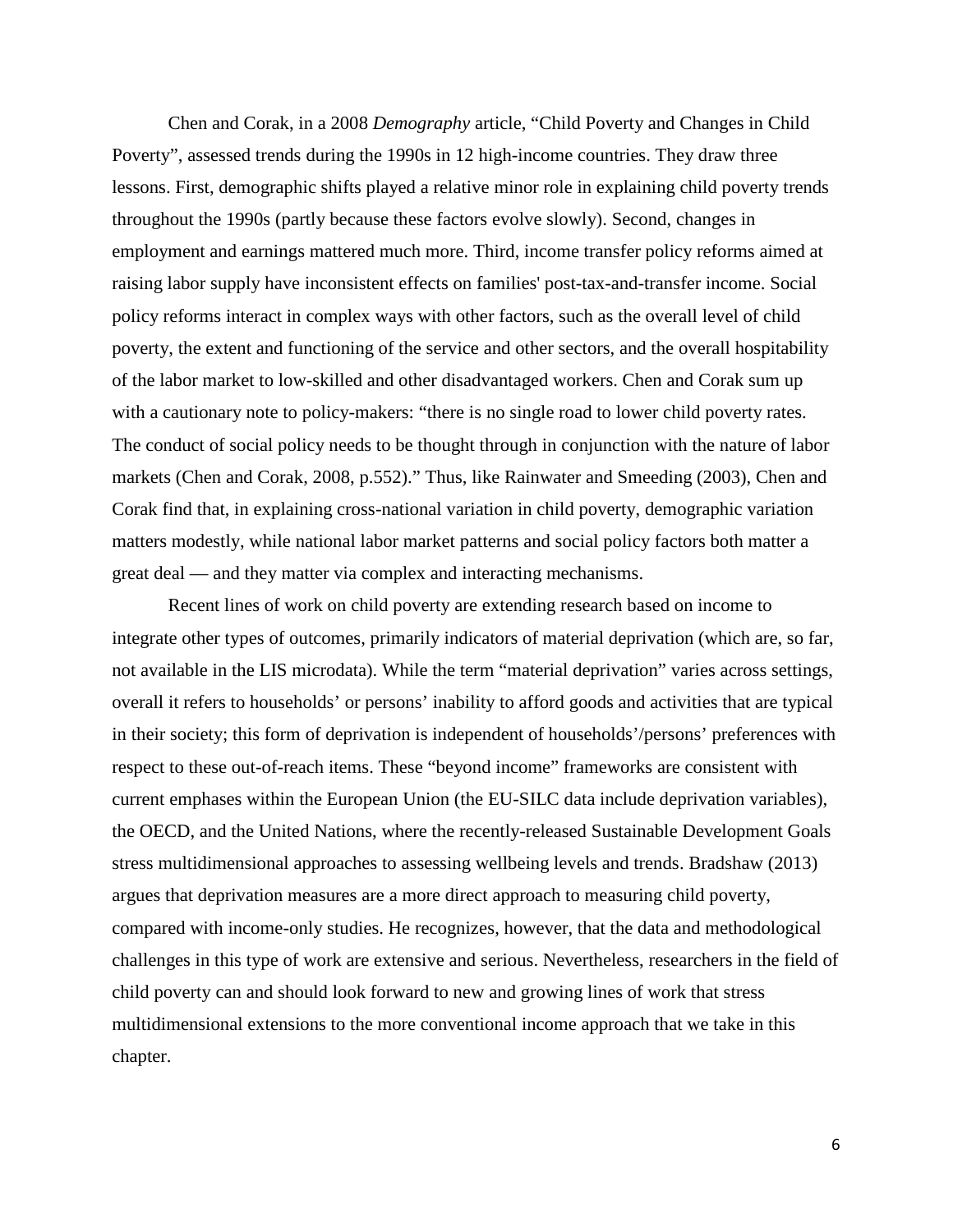# **Brief Remarks about our Empirical Work**

# *Data*

All of our results are based on harmonized *microdata* (that is, data available at the household and person level) contained in the LIS Database.<sup>[6](#page-17-5)</sup> We start with 24 country datasets – all from LIS' Wave 8, which is centered on the year 2010. Our study countries include 19 highincome countries – five Anglophone countries (Australia, Canada, Ireland, United Kingdom, United States), four Continental European countries (France, Germany, Luxembourg, Netherlands), three Eastern European countries (Estonia, Poland, Slovak Republic), four Nordic European countries (Denmark, Finland, Iceland, Norway), and three Southern European countries (Greece, Italy, Spain) – and five middle-income countries, all in Latin America (Brazil, Colombia, Panama, Peru, Uruguay).<sup>[7](#page-17-6)</sup> (As noted, in Section IV, we include only the Anglophone, Continental, Eastern European, and Nordic countries).

# *Variables and empirical approach*

In our first analysis (Table 1 and Figure 1), we calculate poverty rates based on *disposable household income* (DHI) – otherwise known as post-tax-post-transfer income. To enable comparing poverty rates using both within- and across-country thresholds – an illuminating exercise when comparing countries with diverse standards of living – we use two different poverty lines. The first line, the "relative" line, is drawn at 50 percent of median DHI. The 50 percent-of-median line is country-specific, meaning that "relative" poverty refers to income relative to others in the same country. The second line, the "absolute" line, is set at the level of the *official* U.S. poverty line, which is then converted to international dollars, adjusted for purchasing power parities (PPPs). In cross-national research using absolute poverty lines, thresholds can be set at many different levels. In studies comparing absolute poverty across affluent countries, the U.S. line (based on the price of food) is widely used.

To assess the role of state interventions in poverty reduction (Tables 2-4), we use multiple income definitions. First, we calculate poverty based on market income. We define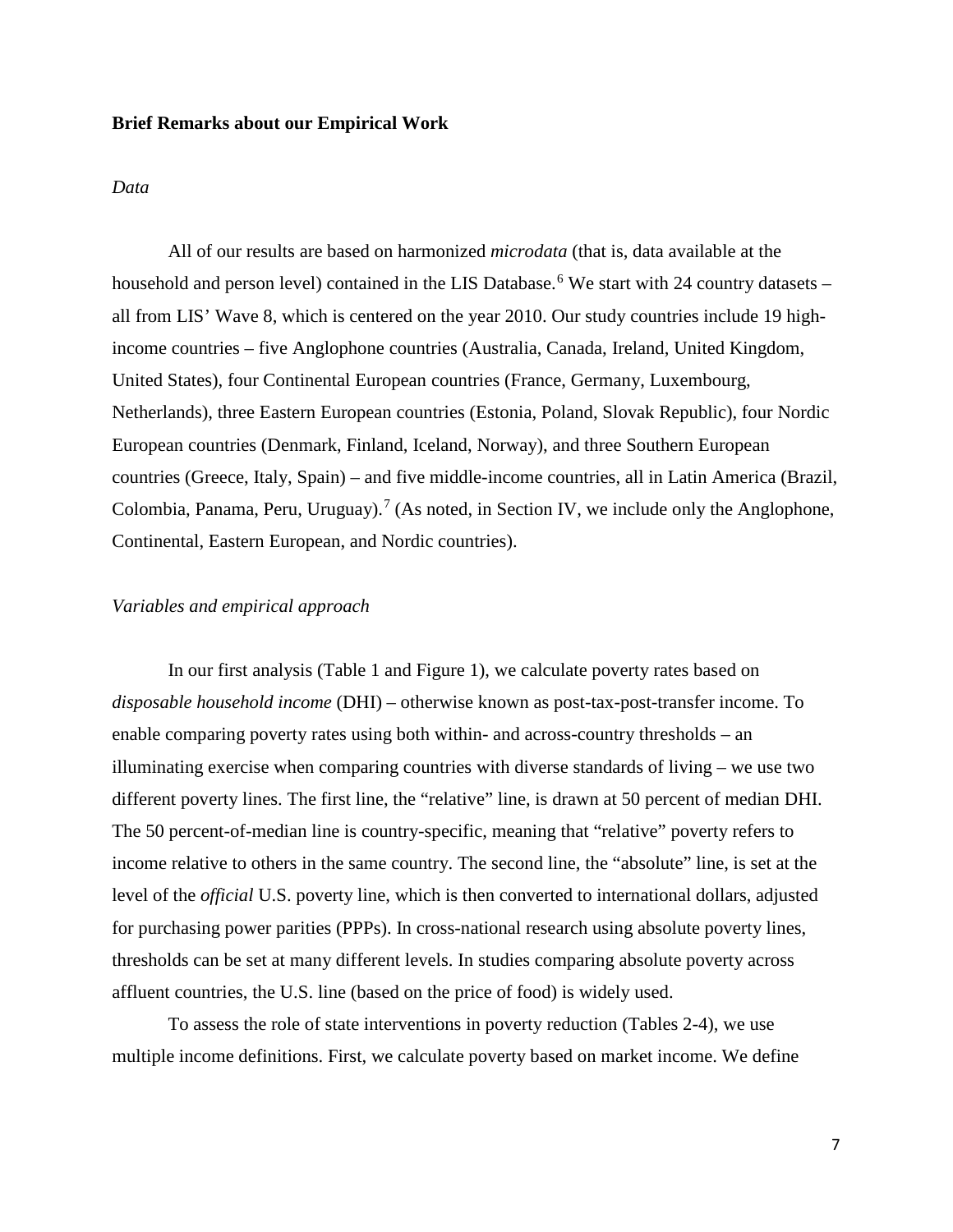*market income* (MI) as pre-tax-pre-transfer income – which includes income from labor, from selected sources of capital, and from private transfers.

Second, to estimate the effects of family-related policies, we use a variable – "family/children transfers" ("IATFAM", created by LIS and available in the LIS Database) – which includes (as available): (i) short-term work-related cash transfers from maternity, paternity, or parental leave insurance schemes, (ii) family-related cash transfers from public programs which are universal in structure, and (iii) family-related cash transfers that are targeted on individuals or households in need.

Third, to estimate the effects of all taxes and transfers, we use DHI, again, which adjusts market income by subtracting direct taxes paid out (i.e., income taxes and social contributions) and by adding the value of all public transfers received. In Tables 2-4, we define *poverty reduction* using a simple accounting framework: it is the MI-based poverty rate minus the poverty rate after various state interventions are taken into account.

Throughout our empirical work, we report person-level poverty rates, meaning the likelihood that persons (in the relevant group) live in a poor household. Income is always adjusted for family size, using the common "square root" equivalence scale.

Throughout this chapter, we group countries into clusters, drawing on the well-known social science framework that classifies countries. These groupings are associated with both geography and overarching social policy designs. We make use of these clusters in our presentations – however imperfect they are – because they provide an organizing framework for assessing cross-national variation. They help us to identify empirical patterns across countries, and they bring into relief the importance of policy configurations for poverty reduction.

# **Results – Disposable Income Poverty in 24 High- and Middle-Income Countries**

We begin with a general question: To what extent, and how, do overall poverty rates – that is, poverty rates among all persons – vary across these 24 countries? We ask that question, first, using the common approach in comparative research – that is, defining poverty in a relative framework, specifically with the poverty line set at 50 percent of each country's median. And, here, poverty rates are based on what households have "at the end of the day", that is, household income after state-provided taxes and transfers have been taken into account.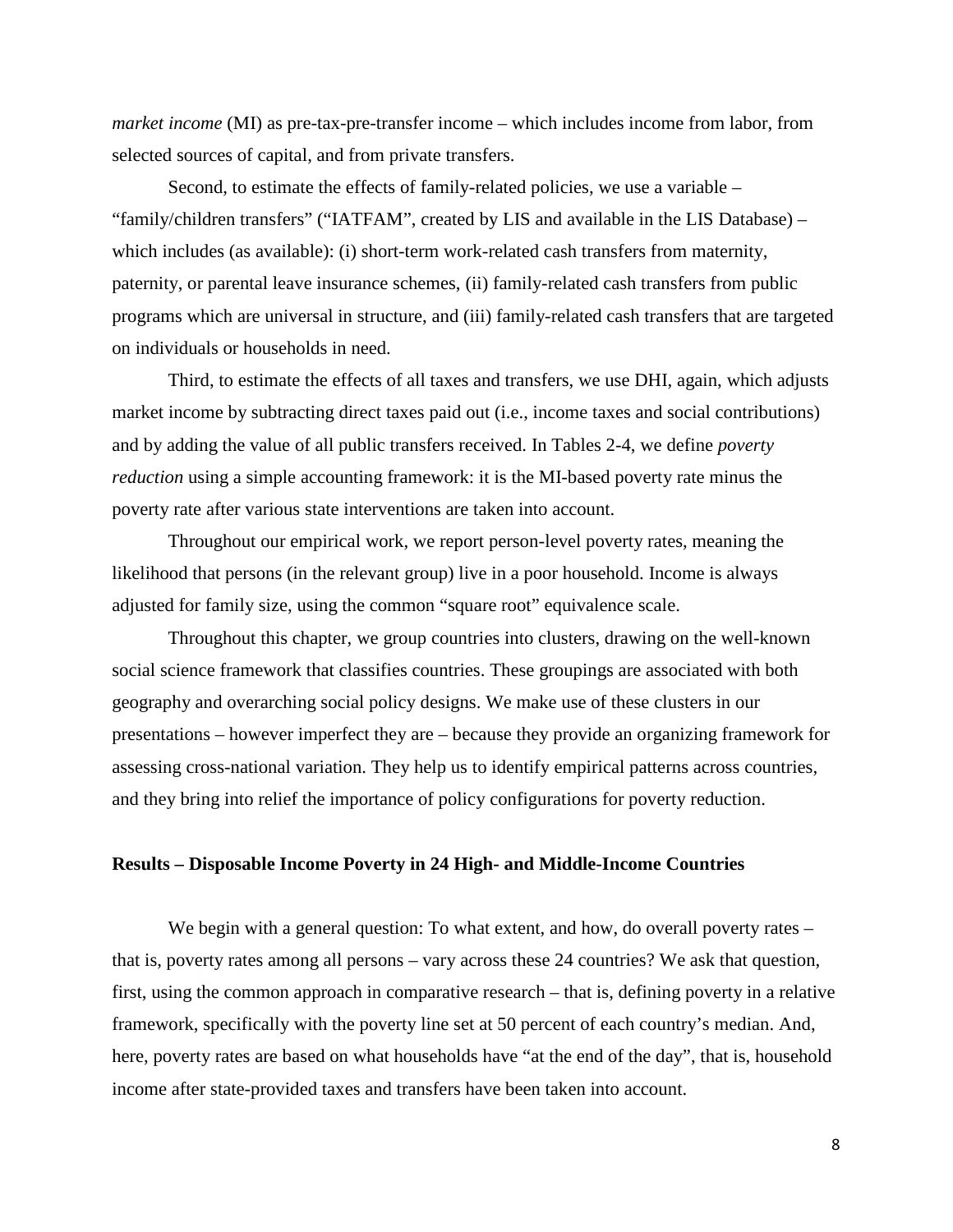Our results indicate that poverty varies dramatically across these 24 study countries – ranging from over 25 percent in Peru down to 6 percent in Iceland and Denmark (Table 1). We also see that patterns vary across clusters. The highest poverty rates are seen in the Latin American countries (cluster average, 21 percent), followed by the Southern European (14 percent) and Anglophone (13 percent) clusters. Lower poverty rates are seen, on average, in the Eastern European (9 percent), Continental European (8 percent) and Nordic European (7 percent) countries (Table 1, column A). Clearly, national contexts matter.

# <INSERT TABLE 1 ABOUT HERE>

The results in Table 1 also indicate that poverty rates among children (those under age 18) and among young children (under age 6) follow similar patterns overall (columns B and C). Although poverty rates among children tend to be higher than among all persons, and (in more cases than not) even higher yet among the youngest children, in all three groups the country clusters line up in the same order, that is, with the highest poverty rates reported in the Latin American countries and the lowest in the Nordic countries. Cross-cluster poverty patterns are robust with respect to age.

# *Poverty lines matter: poor compared to whom?*

What about poverty with respect to a fixed real income poverty line, often called absolute poverty? Does the cross-national portrait of child poverty change when we consider not just poverty relative to one's own country, but poverty with respect to a common standard-of-living threshold that is applied to all 24 countries?

To explore this, we use U.S. children as an illustrative case – in two ways. One, we use the official U.S. poverty line to establish a threshold to be used across all 24 countries, and, two, we consider (below) how child poverty in the U.S., specifically, stacks up in the two different comparative frameworks.

When we use the relative poverty framework, the child poverty rate in the U.S., in this analysis, is 21 percent, the sixth highest among these 24 countries; child poverty is higher only in the five Latin American countries. When we shift to the absolute poverty framework, the story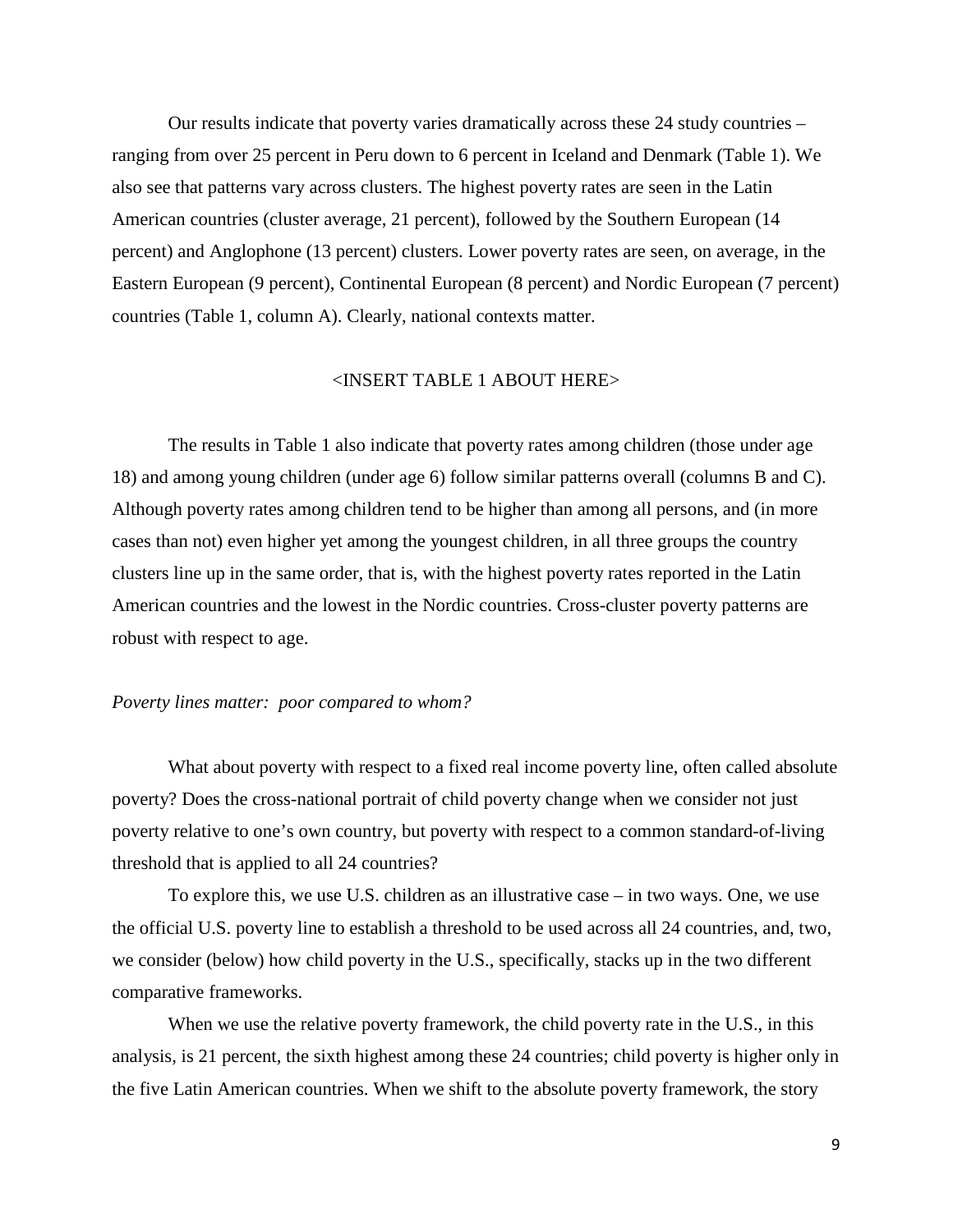changes. The U.S. rate falls to 12 percent, ranked eleventh among these 24 countries; now child poverty is higher in all of the Eastern and Southern European countries as well as in the Latin American countries. These results should not surprise us, given that all of these countries are less affluent (GDP/capita is lower) than the U.S. But what is surprising is that U.S. absolute poverty remains high among a core group of rich comparator countries. U.S. poverty, using the U.S. line, exceeds that reported in all of the other Anglophone countries, as well as in all of the Continental and Nordic cases – and most of these comparator countries are less affluent than the U.S. In cross-national terms, U.S. child poverty stands out – and that is true for both relative poverty and absolute poverty.

This relative-versus-absolute poverty story is summarized in Figure  $1 - \text{with an emphasis}$ on comparisons across these country clusters.[8](#page-17-7) Two conclusions stand out. One, poverty definitions matter. Comparative child poverty results differ sharply between the two analytic frameworks. These results highlight the importance of considering absolute poverty comparisons when studying countries with widely divergent standards of living.

# <INSERT FIGURE 1 ABOUT HERE>

Second, some clear patterns emerge: Latin American children are clearly the most likely to be poor, both relatively and absolutely. Nordic children (joined by children in the Netherlands) are the least likely to be poor, again, in both frameworks. Child poverty rates in the other clusters fall in between. Children in the Anglophone countries, on the whole, are about as likely to be relatively poor as are children in Southern and Eastern Europe, although they are notably less likely to live in absolute poverty.

### **Results – Poverty and Redistribution in 16 High-Income Countries**

What role does the state play in reducing the risk of child poverty? In Table 2, in the lefthand panel, we report the results of an analysis using a simple accounting framework to shed light on redistribution. We report poverty rates (at 50 percent of median DHI) based on market income (column A) and on market income *plus* family-related transfers (column B). We then present the extent of poverty reduction due to these family transfers (column C). Next we report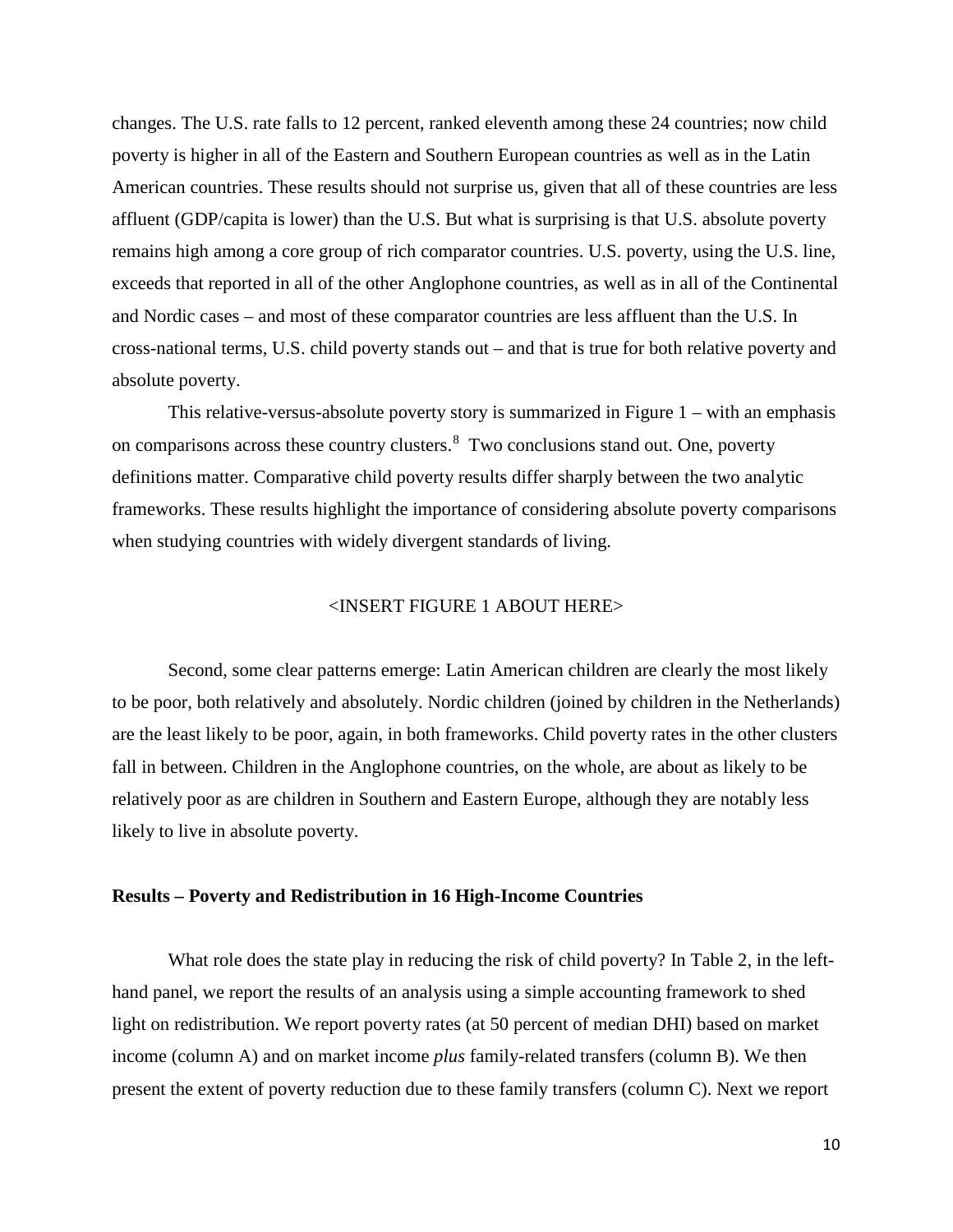child poverty rates based on disposable household income – which is income from the market and family transfers, plus other transfers, and net of taxes paid. Finally we report the total poverty reduction – the difference between poverty rates based on market income and on disposable household income (column E.)

# <INSERT TABLE 2 ABOUT HERE>

Several results stand out.

First, family transfers – that is transfers from maternity/paternity/parental leave schemes, and universal and means-tested transfers targeted on families – matter for children's poverty. In the Anglophone countries, they remove nearly 8 percentage points of market-generated poverty – reducing the average (country-level) poverty rate in this cluster from 32 to 24 percent. In the Continental and Eastern European countries, family transfers remove about 6 percentage points of poverty – and, in the Nordic countries (where the market-driven poverty rate is the lowest), about 4 points.

Second, other transfers (e.g., unemployment, disability, survivors) – even net of taxes paid – reduce children's poverty further. Clearly, taxes and transfers (as a whole) serve to reduce children's poverty everywhere – on average, by 18 points in the Anglophone countries, and 11 to 13 points in the other clusters.

Third, the portion of total poverty reduction (from taxes and transfers) due to family transfers is substantial (column  $F$ ) – but, overall, family transfers are not associated with the majority of poverty reduction. The amount of poverty-reduction associated with family transfers ranges from over three-quarters in Estonia to about one-quarter in Denmark. On average, across these sixteen countries, the average share of poverty reduction due to family transfers is 45 percent – or just less than half. It is crucial to note that these results must be taken as somewhat approximate. In the LIS data, it is not possible to render this variable ("IATFAM") identical in every country; in some cases, some components of these family-related income sources cannot be isolated as they are combined, in the microdata, with other income sources – sometimes wages, sometimes other transfers. Nevertheless, we conclude, the overall finding holds: *about half of all child poverty reduction, associated with tax/benefit systems, is due to these family transfers.*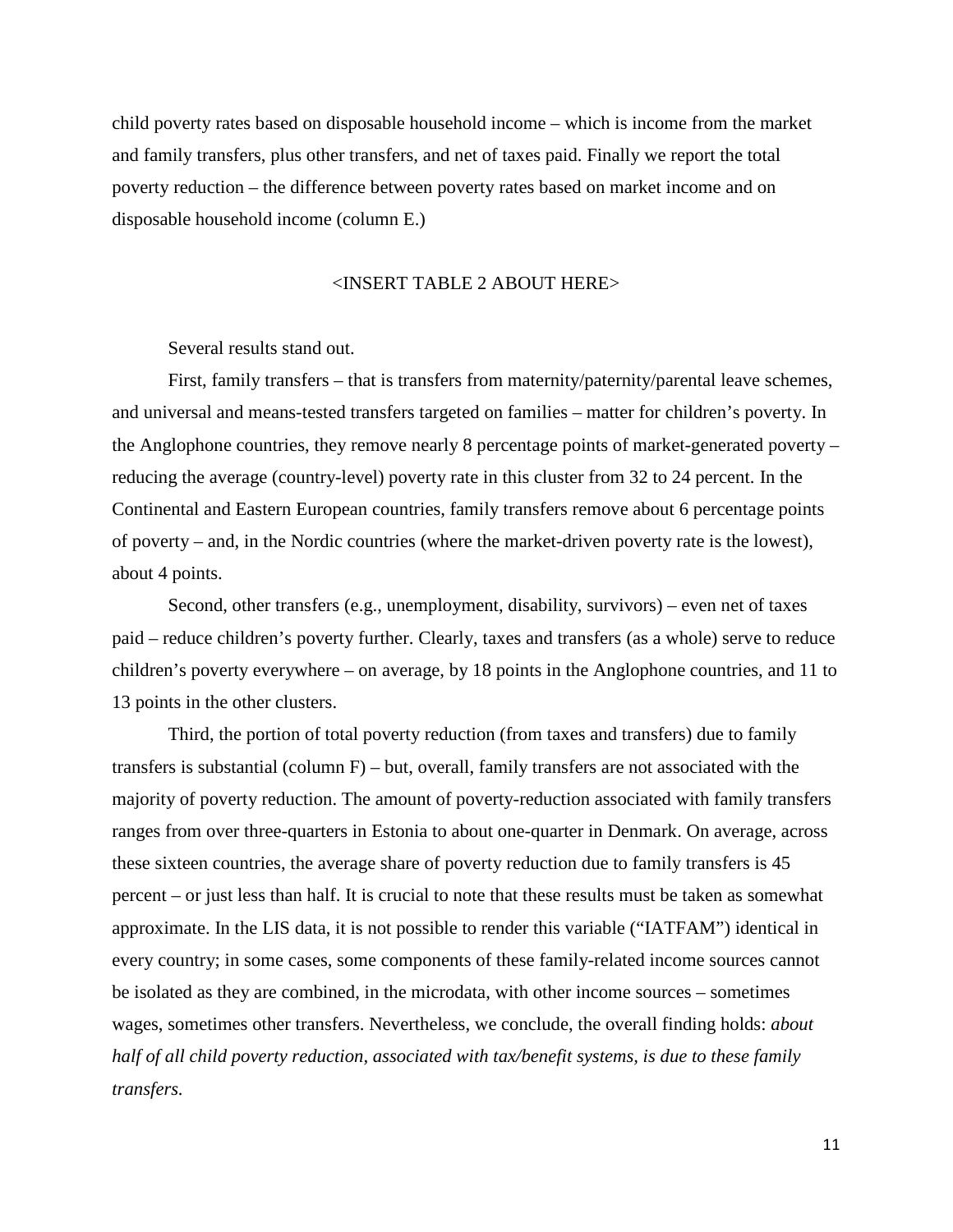One two-country comparison is especially illuminating. In the UK, the child poverty rate, based on market income, is 34 percent, slightly higher than in the U.S., where it is 31 percent. But the magnitude of redistribution in the two countries is very different – with 25 percentage points of poverty "removed" by taxes and transfers in the UK (over a third of that from family transfers), compared with 10 in the U.S (half from family transfers). The result? Disposable income poverty – poverty after taxes and transfers – is much lower in the UK, 9 percent compared to 21 percent in the U.S.

# *Family-Related Transfers and Children's Poverty – The View from a Different Angle*

Our findings from the LIS microdata suggest that about half of the reduction in child poverty due to taxes and transfers is associated with transfers targeted on families and/or children – where, again, we refer to paid leave schemes, universal allowance programs, and social assistance targeted on families and/or children.

What is the evidence based on aggregate, country-level data on expenditures? The OECD provides data on country-level expenditures on family benefits (Social Expenditure Database 2014). In Figure 2, on the horizontal axis, we present expenditures on family benefits (from OECD) – including cash expenditures plus tax breaks towards families, and excluding spending on services. On the vertical axis, we present child poverty reduction due to taxes and transfers, as reported in the LIS microdata (Table 2, column E).

# INSERT FIGURE 2 ABOUT HERE

Figure 2 indicates that about half of the variation in child poverty reduction due to taxes and transfers (as indicated in the LIS microdata) is associated with variation in expenditures on family benefits. This provides confirmation of the finding drawn solely from the LIS microdata, i.e., that about 45 percent of child poverty reduction, from taxes and transfers, comes in the form of family-related income supports. Clearly, family-related transfers matter for child poverty amelioration, and they matter a lot – but, overall, they are supplemented, in about equal measure, by other types of transfers.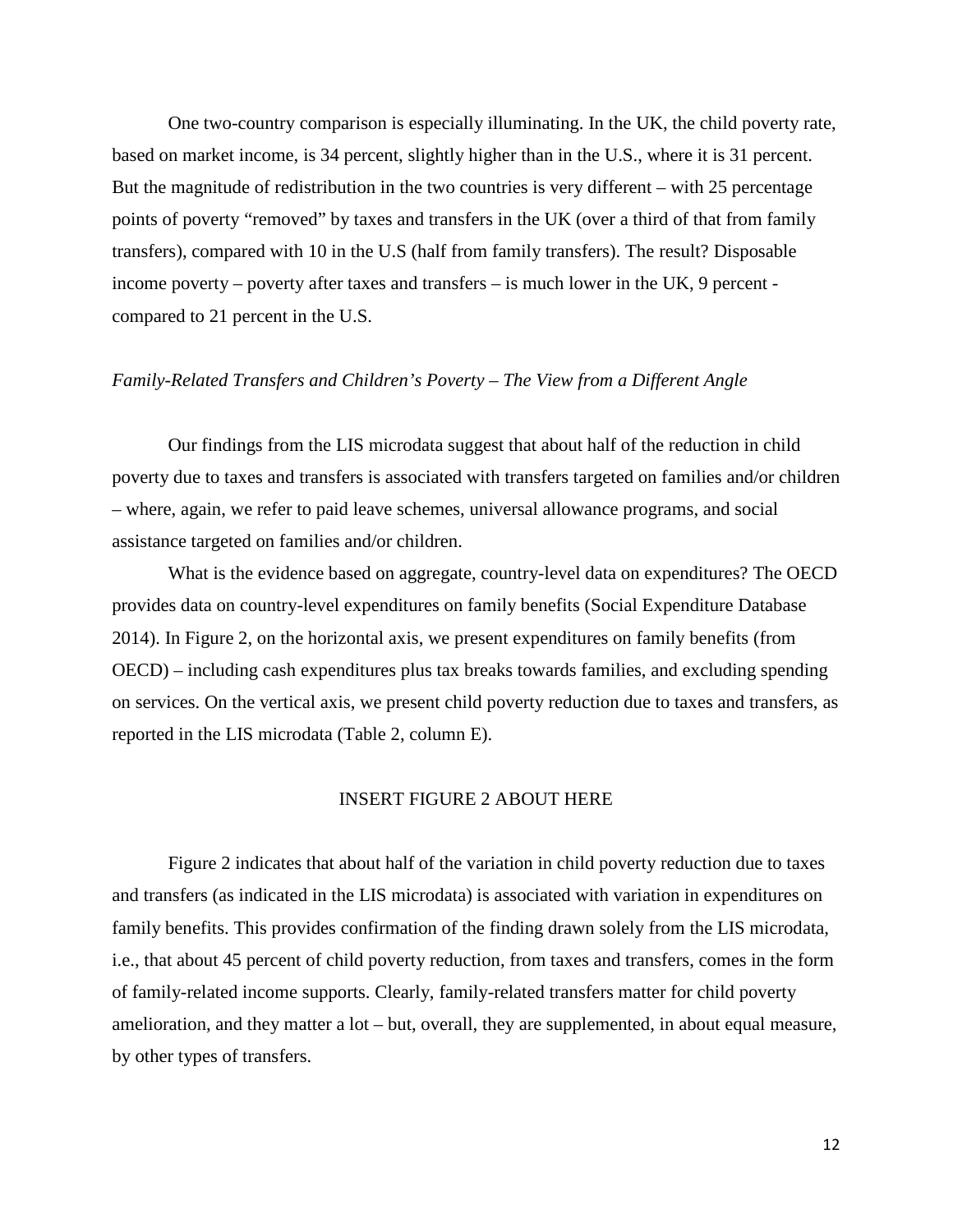## *Household type matters*

The poverty literature has long stressed that children's economic wellbeing is shaped by their parents' partnership status. In particular, in many countries, the children of single mothers face an especially high risk of poverty. Is that the case in all of these countries?

We report poverty rates in Table 3 for children in two types of households: those in single-mother households and those in two-parent households. Several findings about child poverty and family structure stand out.

# <INSERT TABLE 3 ABOUT HERE>

First, child poverty rates (based on disposable household income) among children living with single mothers are strikingly high in many countries (column D). In the U.S., remarkably, nearly half (46 percent) of all children in single-mother households are poor. In half of these 16 study countries, more than 30 percent of children in single-mother households are poor. In the best case scenarios – a mix of Nordic and Eastern European cases, and the UK – child poverty rates in these homes are in the range of 10-20 percent.

Second, in all 16 countries, children living in single-mother-headed households are substantially more likely to be poor than are children in two-parent households – typically 3-4 times as likely (compare columns D and I).

Third, again, we see that family-related transfers matter, and a lot – but so do other transfers. Notably, the share of poverty reduction attributed to family transfers is about a third for children with single parents (compare columns C and E) but nearly a half for children in twoparent families (compare columns H and J).

In both demographic groups, other transfers – not specifically targeted on families – are crucial for poverty amelioration for children. Across these 16 countries, taxes and transfers reduce market-income poverty among children in single-mother households by over 30 percentage points (column E), decreasing market-income poverty from a remarkably high 58 to 26 percent (on average). Among children in two-parent homes, market-income poverty is much less – about 18 percent (on average); taxes and transfers reduce that by about 10 percentage points (column J), to just over 7 percent (on average).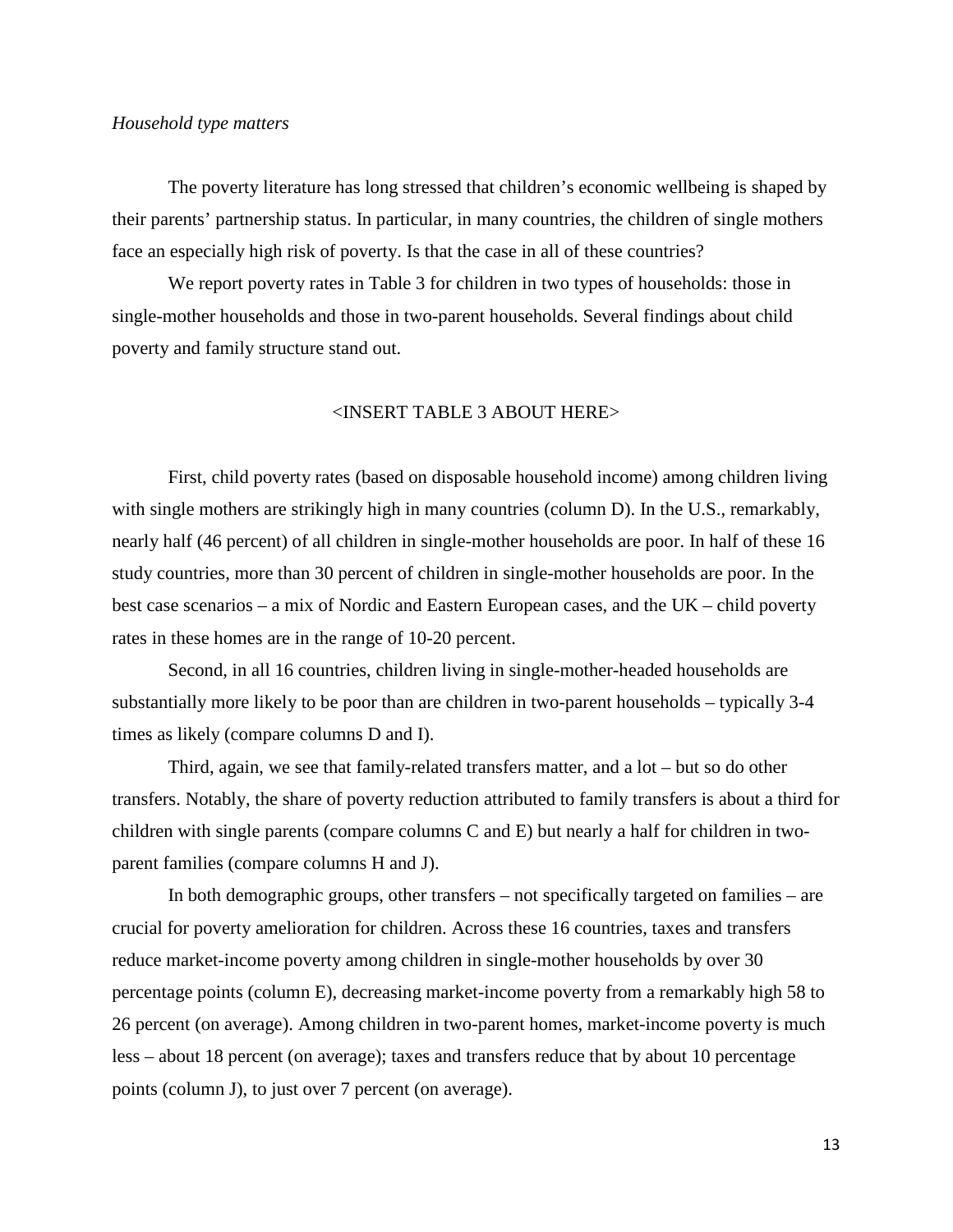Fourth, again, national contexts matter. Among children with both single parents and two parents, both market-income and disposable income poverty tend to be highest in the Anglophone cluster and lowest in the Nordic group, although there are some exceptions.

# *Parents' paid work matters*

Finally, in most affluent countries, we assume that children in homes with no employed parents (or other adults) are at high risk of being poor, even after states intervene. Is that the case everywhere? We report poverty rates in Table 4 for children in two categories of households: those in which all adults in the household are employed, and those in which no adults are employed.

# <INSERT TABLE 4 ABOUT HERE>

Here we see some strong associations.

First, overall, among children living in households without employed adults, child poverty rates based on market income are – not surprisingly – sky high. On average, across these countries, market-income poverty is about 90 percent (column A). Family-related transfers reduce that, overall, by a few percentage points, but other transfers (combined with taxes) reduce the poverty rate dramatically – cutting it in half (on average). Still, poverty rates among these noemployment families remain very high – at about 45 percent, on average (column E).

Second, the role of family transfers, while limited on average, varies sharply across these countries, accounting for a third of poverty reduction in Estonia, and about a quarter in Australia and Germany, but as little as 2-3 percent of total poverty reduction in Luxembourg, the Netherlands, and Norway (compare columns C and E).

Third, living with employed adults is  $-$  not surprisingly  $-$  a strong protective factor for children everywhere. Market-income poverty, on average, is about 11 percent (column A). Family-related transfers reduce that to about 6 percent (column B) and other transfers and taxes lower it further, to about 5 percent, on average (column D).

Fourth, once again, county models seem to shape poverty outcomes. In the noemployment households, children's poverty (post-taxes-and-transfers) are highest in the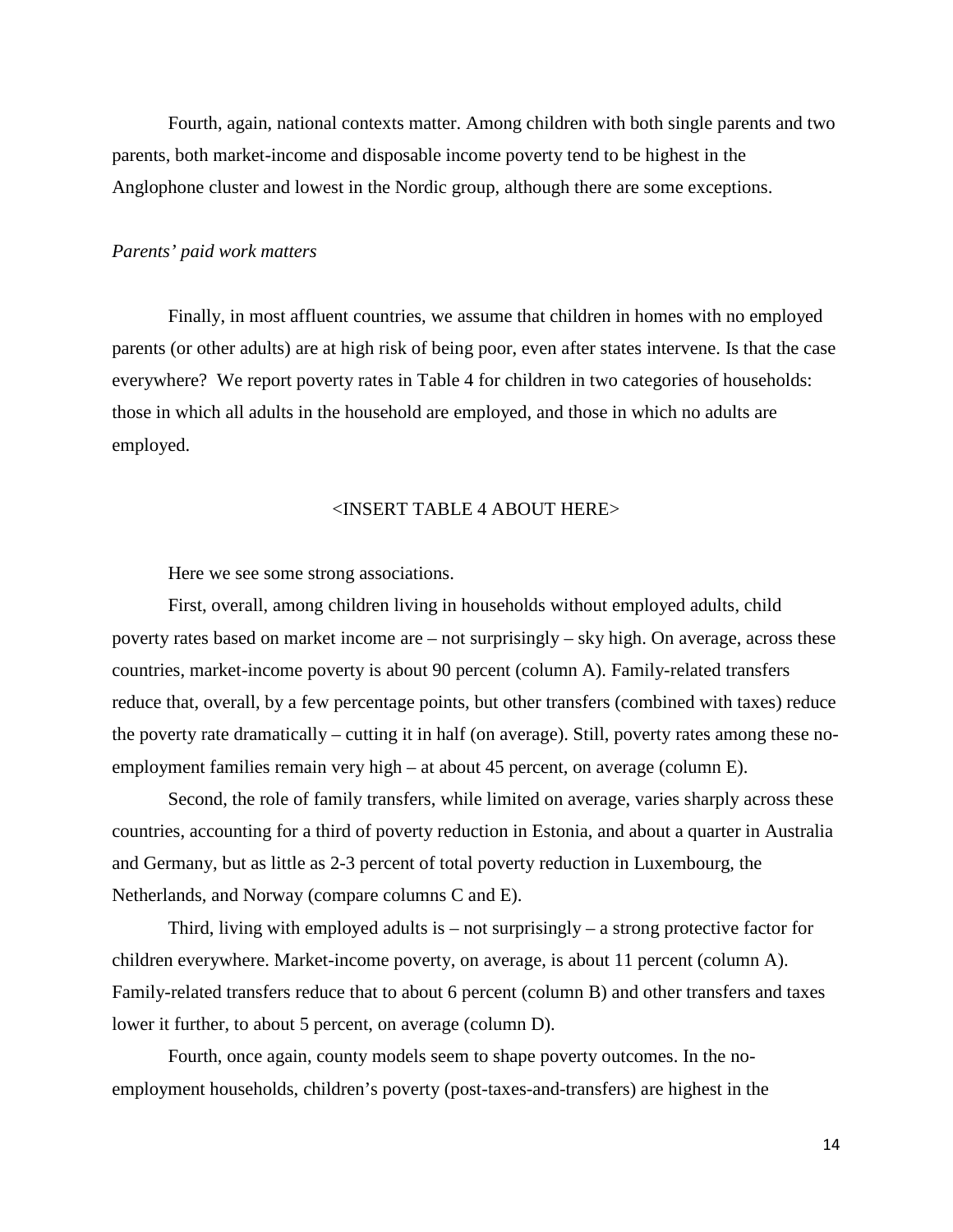Anglophone and Eastern European households and lower in the Continental European households; poverty in the Nordic countries is much lower. In the high-employment households, the pattern is similar, with markedly less child poverty in the Nordic cases.

# **Conclusion**

First, it is clear that child poverty rates vary markedly across the countries studied here. The variation in child poverty takes many forms; it is evident vis-à-vis both market- and disposable-income poverty, and within demographic and labor market status subgroups. Crossnational variation in child's risk of poverty is especially compelling when we consider absolute (or "real-income") poverty. In relative poverty terms, child poverty rates vary from 4 percent in Finland to 31 percent in Panama, whereas in absolute terms, child poverty ranges from 2 percent in Luxembourg and Norway to over 90 percent in Colombia. Clearly, where children reside powerfully affects their likelihood of being poor.

Second, within the countries in our study, children's likelihood of growing up free of income poverty is shaped by characteristics of their households. Overall, children whose parents are partnered and/or employed are substantially less at risk.

Third, states use a variety of instruments to alleviate market-driven poverty among families with children. One set of tools includes transfers targeted on families and/or children – i.e., leave schemes, universal allowances, and targeted family transfers. These are crucial for poverty reduction but they are not the "whole story" anywhere. Based on both macro- and microlevel analyses, we conclude that – in general, across 16 affluent countries included in this part of our analyses – about half of poverty reduction attributed to tax/benefit systems comes in the form of these family transfers. Other, more generalized income supports are as crucial for reducing child poverty – and, in several countries, more so.

Finally, our results support a conclusion reached by many contributors to the crossnational literature on child poverty: keeping children's poverty, especially relative poverty, at comparatively low levels is potentially achievable through government interventions. But many countries fail to strenuously combat children's poverty. That failure cannot be explained by the absence of policy options; it is better explained by a lack of collective political will.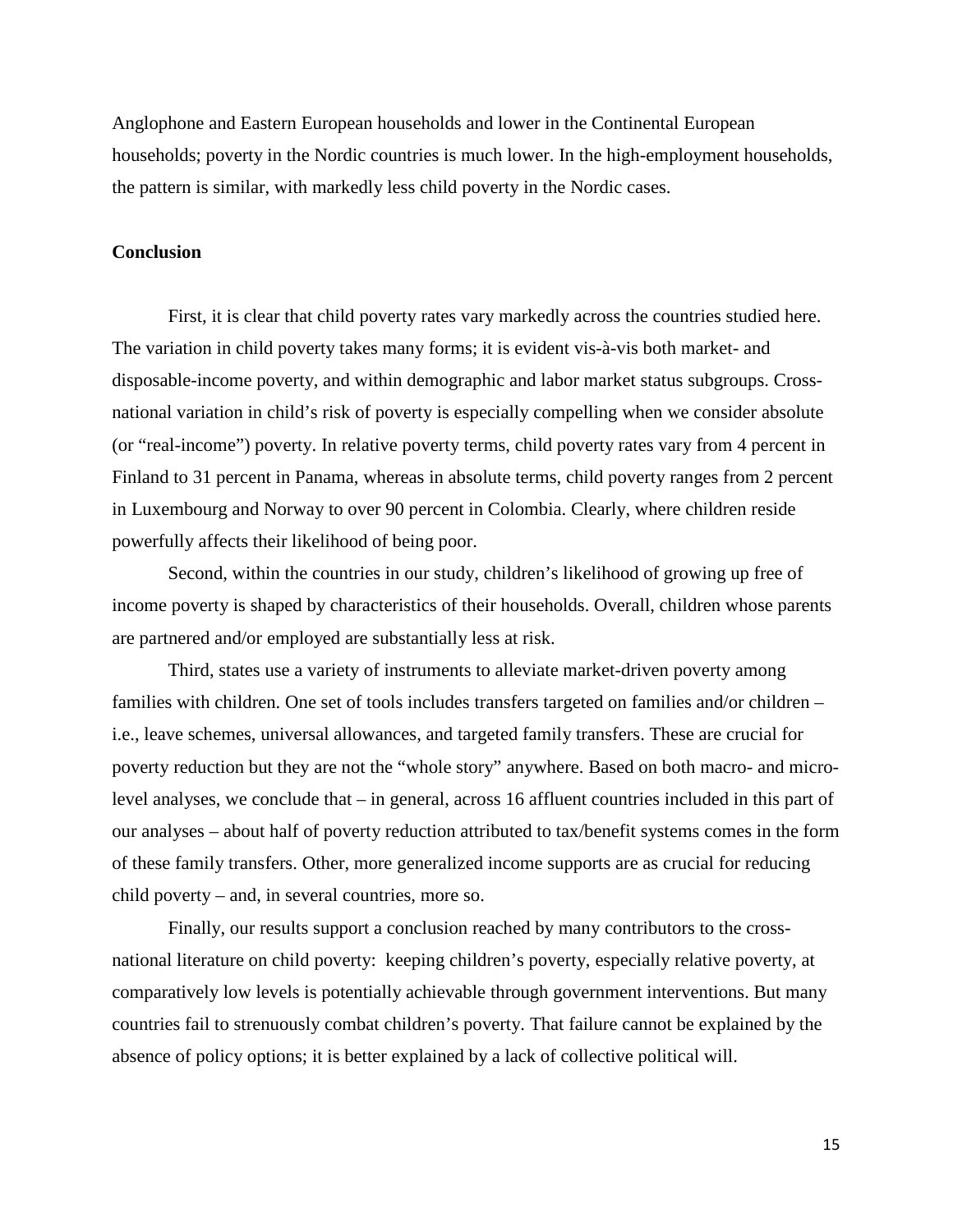# **References Cited**

Bradshaw, J. (2013), Child Poverty and Child Well-Being in Comparative Perspective, in P. Kennett (ed.) *A Handbook of Comparative Social Policy*, 2nd edition, Cheltenham: Edward Elgar Publishing, pp. 303-328.

Chen, W.-H. and M. Corak (2008), Child Poverty and Changes in Child Poverty, *Demography*, **45** (3), 537–553.

Gornick, J. C., and M. Jäntti (2012), Child Poverty in Cross-National Perspective: Lessons from the Luxembourg Income Study, *Children and Youth Services Review,* **34**, 558–568.

Gornick, J. C., and M. Jäntti (2010), Women, Poverty, and Social Policy Regimes: A Cross-National Analysis, in P. Saunders and R. Sainsbury (eds), *Social Security, Poverty and Social Exclusion in Rich and Poorer Countries,* International Studies on Social Security - Volume 16, Antwerp: Intersentia, pp. 63-95.

Gornick, J. C., and M. Jäntti (2009), Child Poverty in Upper-Income Countries: Lessons from the Luxembourg Income Study, in S. B. Kamerman, S. Phipps and A. Ben-Arieh (eds), *From Child Welfare to Child Wellbeing: An International Perspective on Knowledge in the Service of Making Policy,* New York: Springer Publishing Company, pp. 339-368.

Luxembourg Income Study (LIS) Database, http://www.lisdatacenter.org (multiple countries; {January 2014 to October 2016}). Luxembourg: LIS.

Nell, E., M. Evans, and J. C. Gornick (2016), *Child Poverty in Middle-Income Countries*, LIS Working Paper No. 666. Luxembourg: LIS.

Organization for Economic Cooperation and Development's (OECD), (2014), *Social Expenditure Database.* Paris: OECD.

Rainwater, L., and T. Smeeding (2003), *Poor Kids in a Rich Country: America's Children in Comparative Perspective.* New York: Russell Sage Foundation.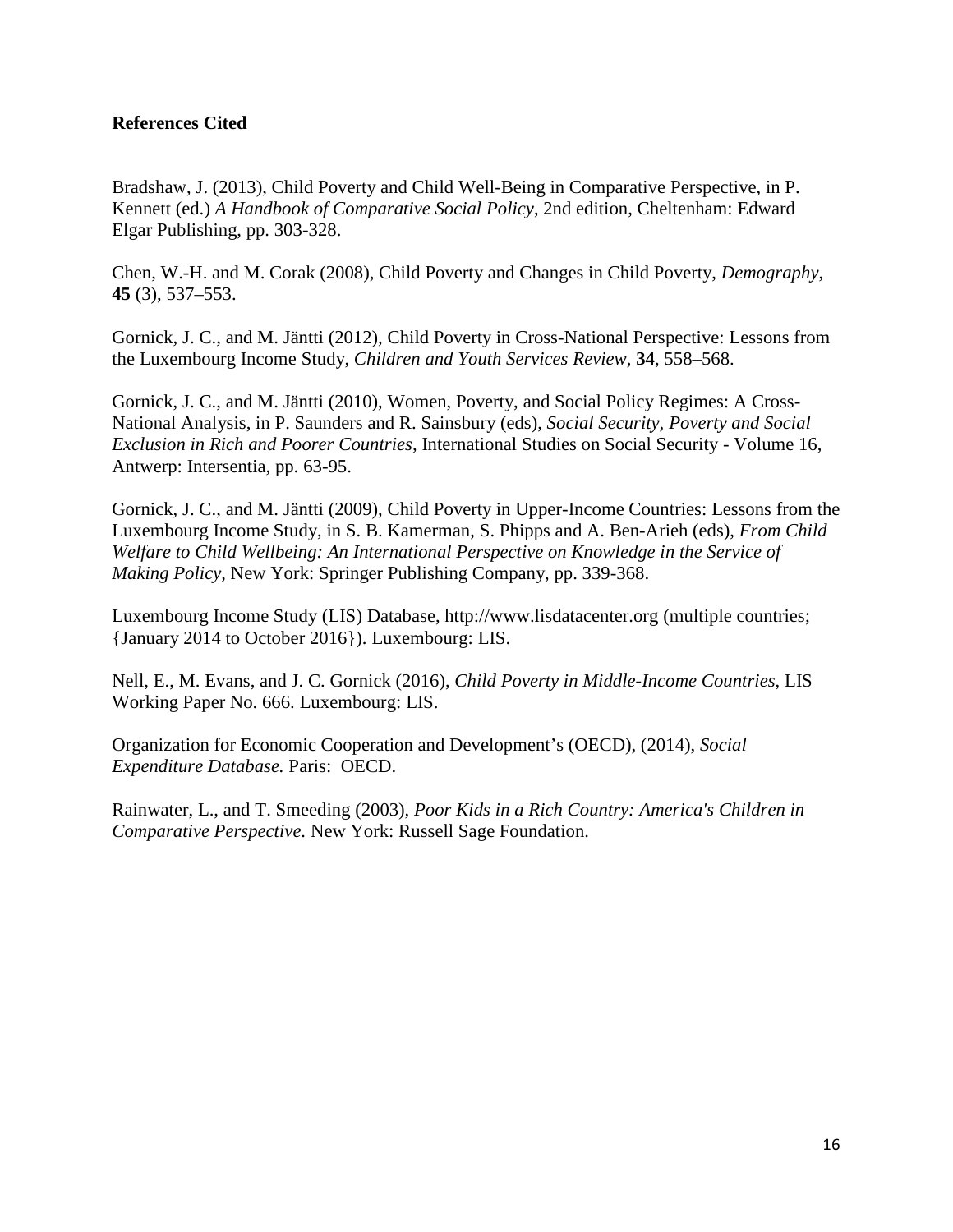# Endnotes

<span id="page-17-0"></span> $<sup>1</sup>$  Predistribution is a relatively recent term; it used to refer to institutions that shape market distributions.</sup>  $\overline{a}$ 

<span id="page-17-1"></span><sup>2</sup> For example, while being the child of a single mother raises the risk of poverty in nearly all countries, variation in the prevalence of single-mother households is weakly correlated with cross-national variation in child poverty.

<span id="page-17-2"></span><sup>3</sup> This chapter draws on earlier works by the authors, including Gornick and Jäntti (2012, 2010, 2009) and Nell, Evans, and Gornick (2016).

<span id="page-17-3"></span><sup>4</sup> The World Bank classifies all the world's countries as "high income," "upper-middle income," "lowermiddle income," and "low income." All of the countries in this study are high income or upper-middle income. For convenience, we use the terms "high income" and "rich" interchangeably.

<span id="page-17-4"></span><sup>5</sup> A large and diverse collection of comparative research papers on poverty is available on the LIS website. These papers, lodged in the LIS Working Paper series, are publicly accessible and available in full-text. Over 300 papers address poverty, with about one-third including analyses of child poverty: <http://www.lisdatacenter.org/lis-wp-webapp/app/search-workingpapers>

<span id="page-17-5"></span><sup>6</sup> See [www.lisdatacenter.org](http://www.lisdatacenter.org/) for a detailed description of the Luxembourg Income Study (LIS) Database. The LIS Database contains approximately 300 datasets from nearly 50 countries. The data are available in repeated cross-sections (1980, 1985, 1990, 1995, 2000, 2004, 2007, 2010); as of this writing, LIS is nearing completion of the 2010 wave and has started making available datasets from 2013.

<span id="page-17-6"></span><sup>7</sup> In 23 countries, the data pertain to income received in 2010; in Brazil, the data correspond to income received in 2011.

<span id="page-17-7"></span><sup>8</sup> In Figures 1 and 2, the abbreviations are as follows: Australia (AU), Brazil (BR), Canada (CA), Colombia (CO), Denmark (DK), Estonia (EE), Finland (FI), France (FR), Germany (DE), Greece (GR), Iceland (IS), Ireland (IR), Italy (IT), Luxembourg (LU), Netherlands (NL), Norway (NO), Panama (PA), Peru (PE), Poland (PL), Slovak Republic (SK), Spain (ES), United Kingdom (UK), United States (US), Uruguay (UY).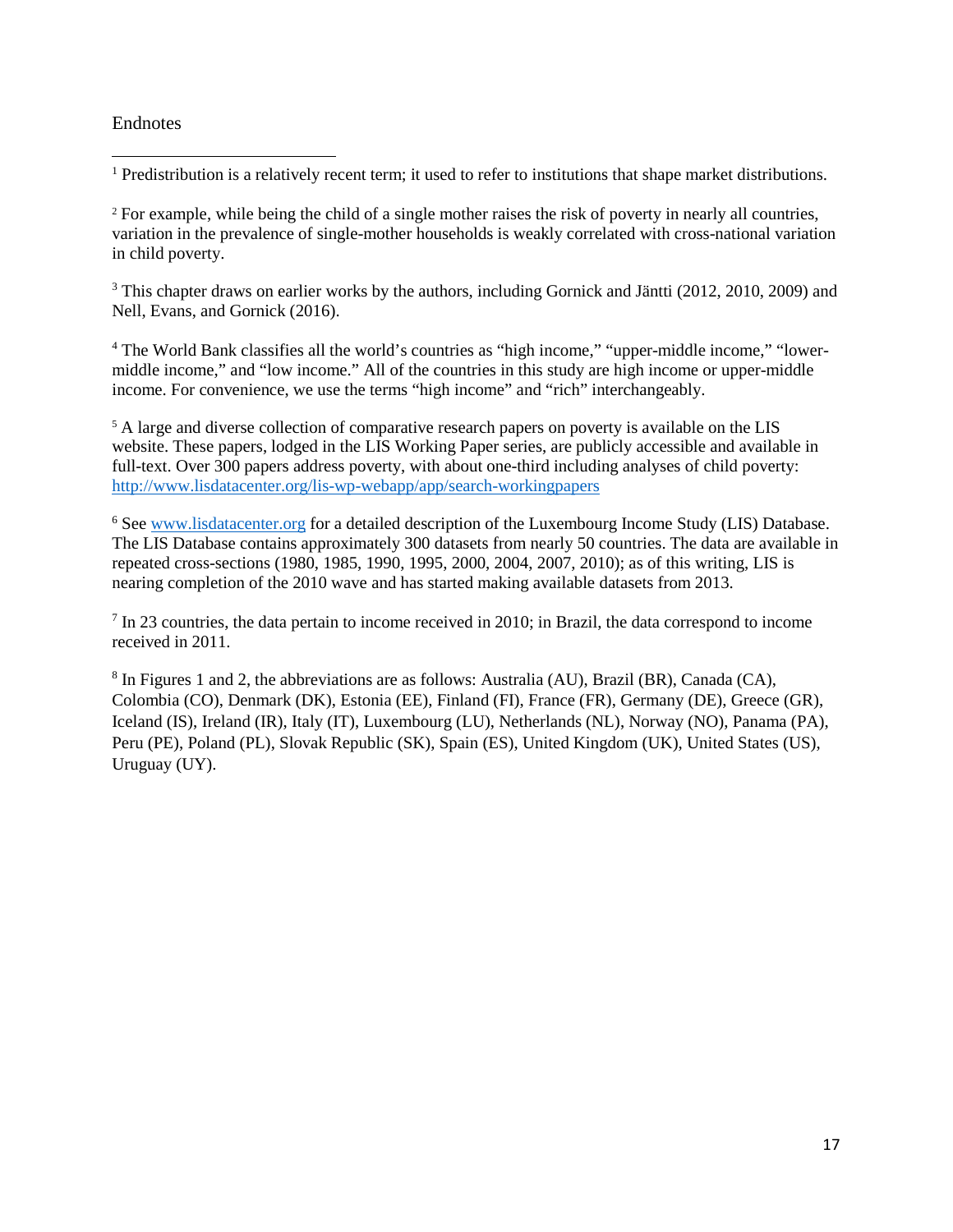|                             |                    |                         | (based on disposable household income)        |                                   |                     |                       |  |
|-----------------------------|--------------------|-------------------------|-----------------------------------------------|-----------------------------------|---------------------|-----------------------|--|
|                             |                    | By Age                  |                                               |                                   |                     |                       |  |
|                             |                    |                         | (relative poverty and absolute poverty, 2010) |                                   |                     |                       |  |
|                             | Α                  | В                       | $\mathsf{C}$                                  | D                                 | E                   | F                     |  |
|                             |                    | <b>Relative Poverty</b> |                                               | Absolute Poverty (set at US line) |                     |                       |  |
|                             | <b>All Persons</b> | <b>All Children</b>     | <b>Young Children</b>                         | <b>All Persons</b>                | <b>All Children</b> | <b>Young Children</b> |  |
| Anglophone                  |                    |                         |                                               |                                   |                     |                       |  |
| Australia                   | 14.1               | 14.4                    | 15.5                                          | 6.0                               | 7.1                 | 7.5                   |  |
| Canada                      | 12.6               | 14.4                    | 16.4                                          | 6.6                               | 6.9                 | 8.0                   |  |
| Ireland                     | 9.4                | 10.1                    | 9.5                                           | 8.5                               | 9.3                 | 8.5                   |  |
| United Kingdom              | 10.1               | 9.2                     | 10.9                                          | 9.0                               | 8.1                 | 9.5                   |  |
| <b>United States</b>        | 17.3               | 21.1                    | 24.2                                          | 9.9                               | 12.2                | 14.4                  |  |
| Average                     | 12.7               | 13.8                    | 15.3                                          | 8.0                               | 8.7                 | 9.6                   |  |
| <b>Continental European</b> |                    |                         |                                               |                                   |                     |                       |  |
| France                      | 9.2                | 11.5                    | 12.4                                          | 7.4                               | 8.9                 | 8.92                  |  |
| Germany                     | 9.4                | 9.9                     | 11.2                                          | 6.4                               | 6.9                 | 9.0                   |  |
| Luxembourg                  | 6.1                | 9.2                     | 10.8                                          | 1.5                               | 1.7                 | 2.1                   |  |
| <b>Netherlands</b>          | 5.2                | 6.3                     | 7.3                                           | 3.2                               | 3.1                 | 3.2                   |  |
| Average                     | 7.5                | 9.2                     | 10.4                                          | 4.6                               | 5.2                 | 5.8                   |  |
| <b>Eastern European</b>     |                    |                         |                                               |                                   |                     |                       |  |
| Estonia                     | 11.9               | 13.0                    | 9.8                                           | 43.0                              | 37.5                | 32.1                  |  |
| Poland                      | 9.6                | 12.0                    | 11.0                                          | 41.0                              | 47.3                | 44.1                  |  |
| Slovak Republic             | 8.0                | 12.7                    | 13.2                                          | 23.2                              | 30.2                | 34.6                  |  |
| Average                     | 9.0                | 12.1                    | 10.7                                          | 31.1                              | 34.4                | 32.9                  |  |
|                             |                    |                         |                                               |                                   |                     |                       |  |
| <b>Nordic European</b>      |                    |                         |                                               |                                   |                     |                       |  |
| Denmark                     | 6.3                | 4.5                     | 5.6                                           | 3.4                               | 2.3                 | 2.5                   |  |
| Finland                     | 7.2                | 3.7                     | 4.0                                           | 4.0                               | 1.9                 | 2.3                   |  |
| Iceland                     | 6.1                | 7.3                     | 10.5                                          | 3.3                               | 3.4                 | 4.9                   |  |
| Norway                      | 7.6                | 5.1                     | 6.2                                           | 3.8                               | 1.7                 | 1.9                   |  |
| Average                     | 6.8                | 5.2                     | 6.6                                           | 3.6                               | 2.3                 | 2.9                   |  |
| <b>Southern European</b>    |                    |                         |                                               |                                   |                     |                       |  |
| Greece                      | 13.8               | 17.5                    | 15.4                                          | 23.1                              | 27.6                | 26.6                  |  |
| Italy                       | 12.7               | 19.4                    | 18.0                                          | 18.1                              | 25.6                | 26.4                  |  |
| Spain                       | 15.6               | 20.7                    | 17.1                                          | 21.3                              | 27.4                | 24.1                  |  |
| <b>Average</b>              | 14.0               | 19.2                    | 16.8                                          | 20.8                              | 26.8                | 25.7                  |  |
| Latin America               |                    |                         |                                               |                                   |                     |                       |  |
| <b>Brazil (2011)</b>        | 19.7               | 30.3                    | 31.5                                          | 76.8                              | 85.9                | 85.9                  |  |
| Colombia                    | 20.0               | 25.0                    | 25.6                                          | 87.7                              | 92.5                | 91.9                  |  |
| Panama                      | 23.2               | 31.3                    | 32.4                                          | 71.7                              | 81.7                | 81.4                  |  |
| Peru                        | 25.5               | 30.7                    | 30.7                                          | 81.7                              | 87.2                | 86.8                  |  |
| Uruguay                     | 15.2               | 24.0                    | 25.6                                          | 65.9                              | 76.7                | 76.5                  |  |
| Average                     | 20.7               | 28.3                    | 29.2                                          | 76.8                              | 84.8                | 84.5                  |  |
|                             |                    |                         |                                               |                                   |                     |                       |  |

**Table 1. Poverty Rates: Percentage of Persons Living in Poor Households**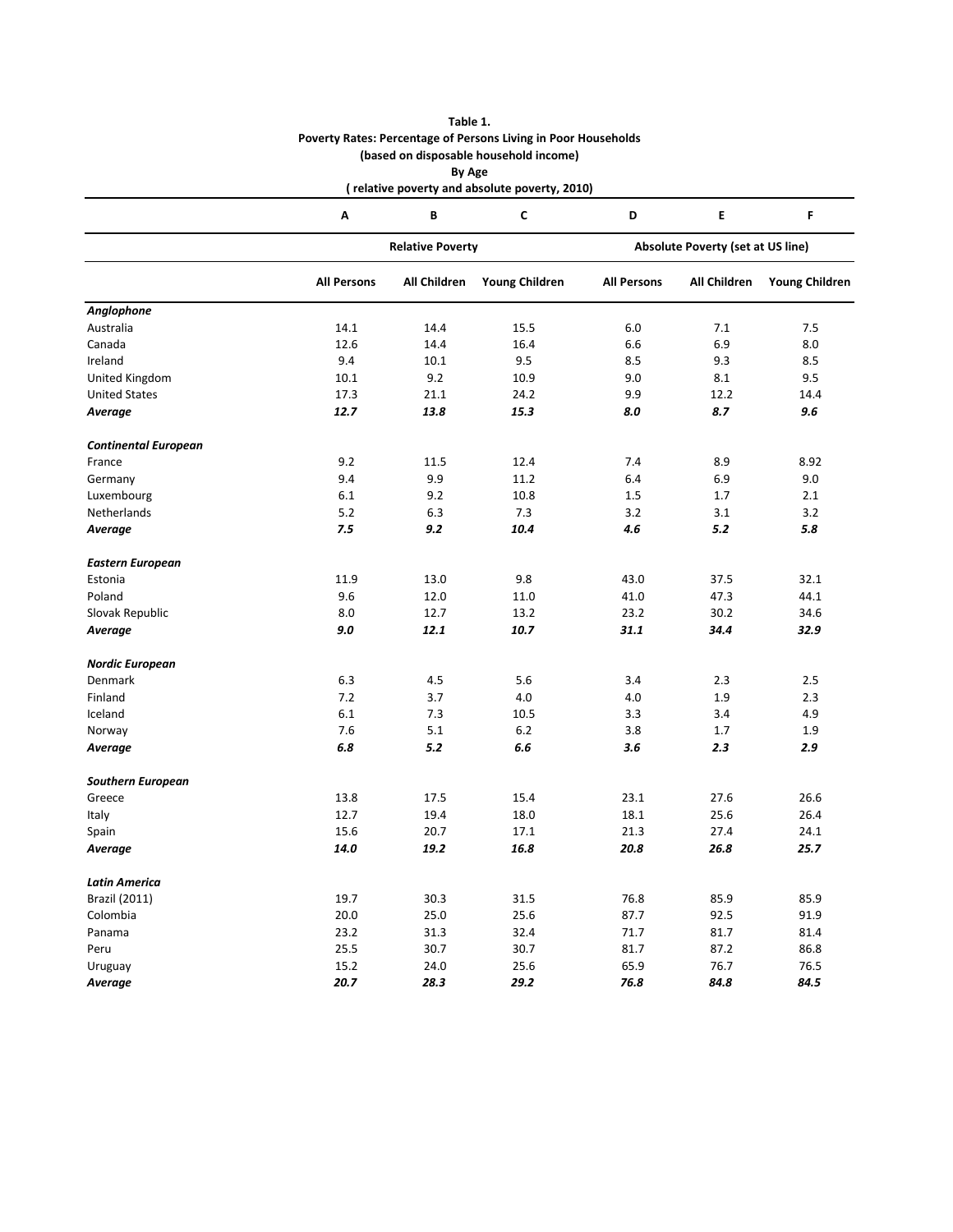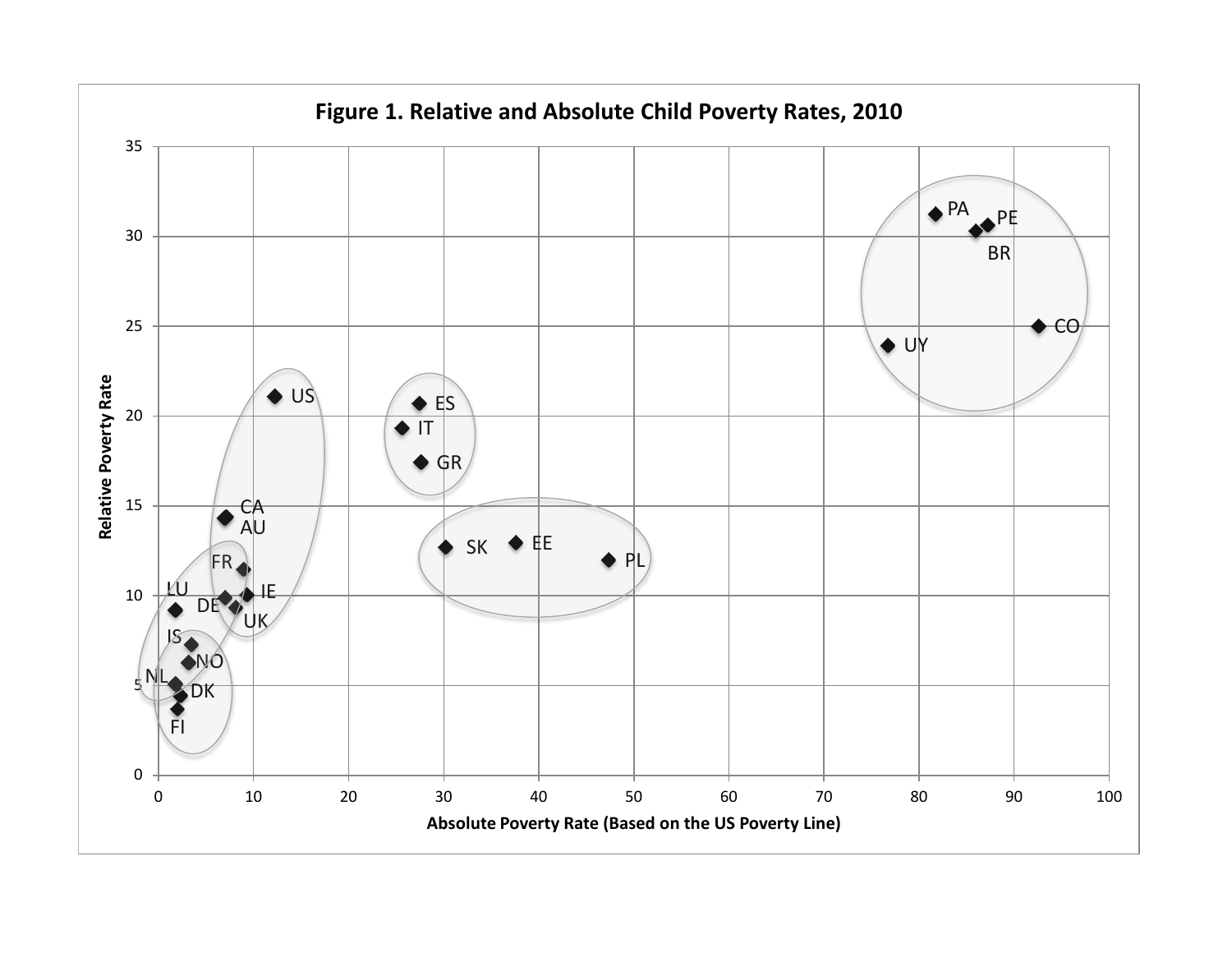#### **Table 2. Poverty Rates: Percentage of Children Living in Poor Households Market versus Disposable Income Poverty (relative poverty at 50% median disposable HH income, 2010)**

|                             | <b>Poverty Rate:</b><br><b>Market Income</b> | <b>Poverty Rate:</b><br>Market Income +<br><b>Family Transfers</b> | <b>Poverty Reduction</b><br>[Market - Market &<br>Family] | <b>Poverty Rate:</b><br>Disposable Income | <b>Poverty Reduction</b><br>[Market - Disposable] | <b>Share of Poverty</b><br><b>Reduction due to</b><br><b>Family Transfers</b> |  |
|-----------------------------|----------------------------------------------|--------------------------------------------------------------------|-----------------------------------------------------------|-------------------------------------------|---------------------------------------------------|-------------------------------------------------------------------------------|--|
|                             |                                              |                                                                    |                                                           |                                           |                                                   |                                                                               |  |
| Anglophone<br>Australia     | 28.1                                         | 19.5                                                               | 8.6                                                       | 14.4                                      | 13.7                                              | 0.63                                                                          |  |
| Canada                      | 26.1                                         | 20.2                                                               | 5.9                                                       | 14.4                                      | 11.7                                              | 0.50                                                                          |  |
| Ireland                     |                                              |                                                                    |                                                           |                                           |                                                   |                                                                               |  |
|                             | 42.2                                         | 31.0                                                               | 11.2                                                      | 10.1                                      | 32.1                                              | 0.35                                                                          |  |
| United Kingdom              | 33.7                                         | 24.8                                                               | 8.9                                                       | 9.2                                       | 24.5                                              | 0.36                                                                          |  |
| <b>United States</b>        | 30.9                                         | 26.0                                                               | 4.9                                                       | 21.1                                      | 9.8                                               | 0.50                                                                          |  |
| Average                     | 32.2                                         | 24.3                                                               | 7.9                                                       | 13.8                                      | 18.4                                              | 0.47                                                                          |  |
| <b>Continental European</b> |                                              |                                                                    |                                                           |                                           |                                                   |                                                                               |  |
| France                      | 29.8                                         | 21.5                                                               | 8.3                                                       | 11.5                                      | 18.3                                              | 0.45                                                                          |  |
| Germany                     | 21.4                                         | 16.2                                                               | 5.2                                                       | 9.9                                       | 11.5                                              | 0.45                                                                          |  |
| Luxembourg                  | 25.5                                         | 17.2                                                               | 8.3                                                       | 9.2                                       | 16.3                                              | 0.51                                                                          |  |
| Netherlands                 | 11.6                                         | 9.9                                                                | 1.7                                                       | 6.3                                       | 5.3                                               | 0.32                                                                          |  |
| Average                     | 22.1                                         | 16.2                                                               | 5.9                                                       | 9.2                                       | 12.8                                              | 0.43                                                                          |  |
| <b>Eastern European</b>     |                                              |                                                                    |                                                           |                                           |                                                   |                                                                               |  |
| Estonia                     | 22.2                                         | 15.2                                                               | 7.0                                                       | 13.0                                      | 9.2                                               | 0.76                                                                          |  |
| Poland                      | 27.1                                         | 22.7                                                               | 4.4                                                       | 12.0                                      | 15.1                                              | 0.29                                                                          |  |
| Slovak Republic             | 22.3                                         | 15.5                                                               | 6.8                                                       | 12.7                                      | 9.6                                               | 0.71                                                                          |  |
| Average                     | 23.9                                         | 17.8                                                               | 6.0                                                       | 12.6                                      | 11.3                                              | 0.59                                                                          |  |
| <b>Nordic European</b>      |                                              |                                                                    |                                                           |                                           |                                                   |                                                                               |  |
| Denmark                     | 14.6                                         | 12.0                                                               | 2.6                                                       | 4.5                                       | 10.1                                              | 0.26                                                                          |  |
| Finland                     | 16.1                                         | 11.0                                                               | 5.1                                                       | 3.7                                       | 12.4                                              | 0.41                                                                          |  |
| Iceland                     | 17.1                                         | 13.6                                                               | 3.5                                                       | 7.3                                       | 9.8                                               | 0.36                                                                          |  |
| Norway                      | 16.6                                         | 13.4                                                               | 3.3                                                       | 5.1                                       | 11.5                                              | 0.28                                                                          |  |
| Average                     | 16.1                                         | 12.5                                                               | 3.6                                                       | $5.2$                                     | 10.9                                              | 0.33                                                                          |  |
|                             |                                              |                                                                    |                                                           |                                           |                                                   |                                                                               |  |
| 16-country average          | 24.1                                         | 18.1                                                               | 6.0                                                       | 10.3                                      | 13.8                                              | 0.45                                                                          |  |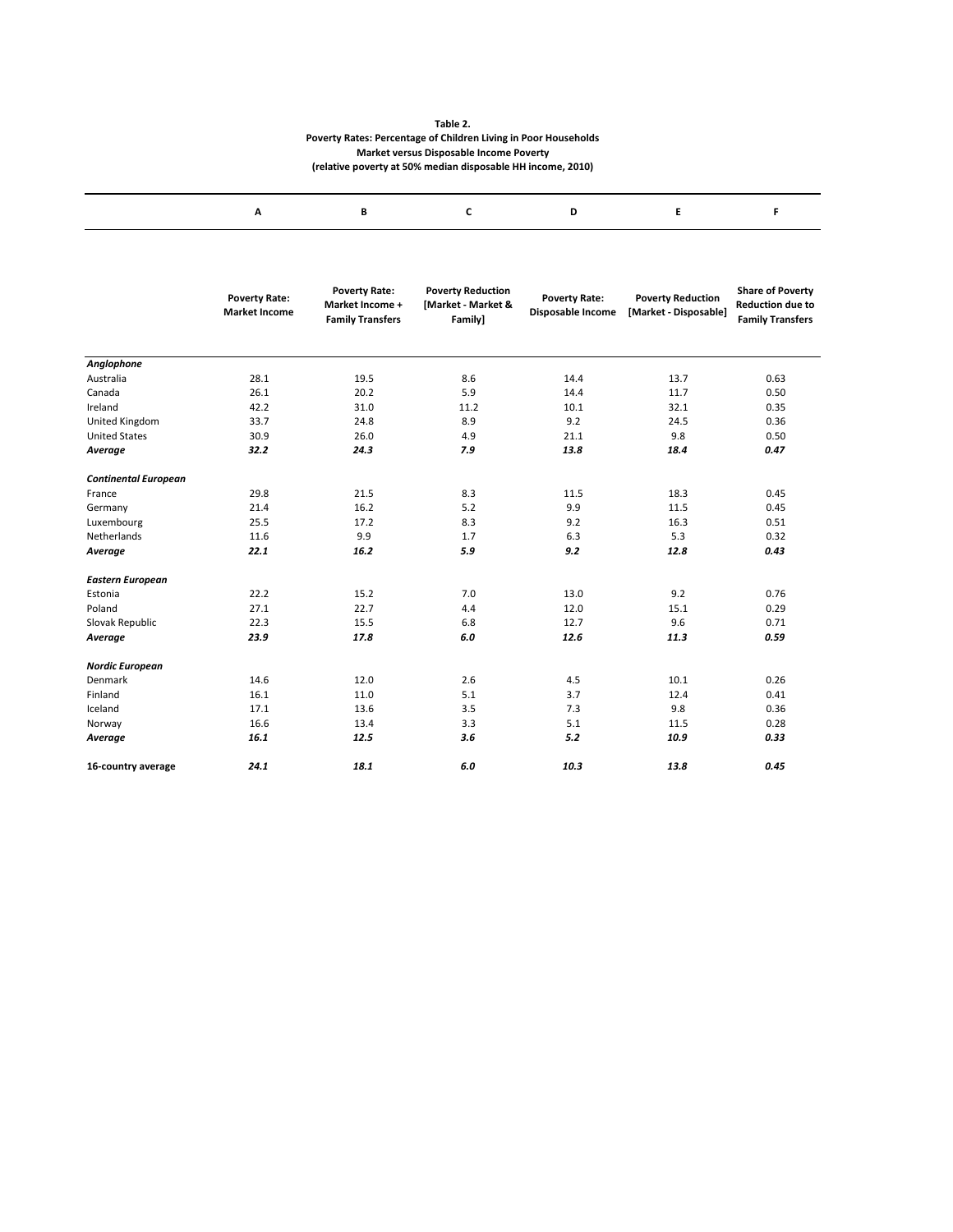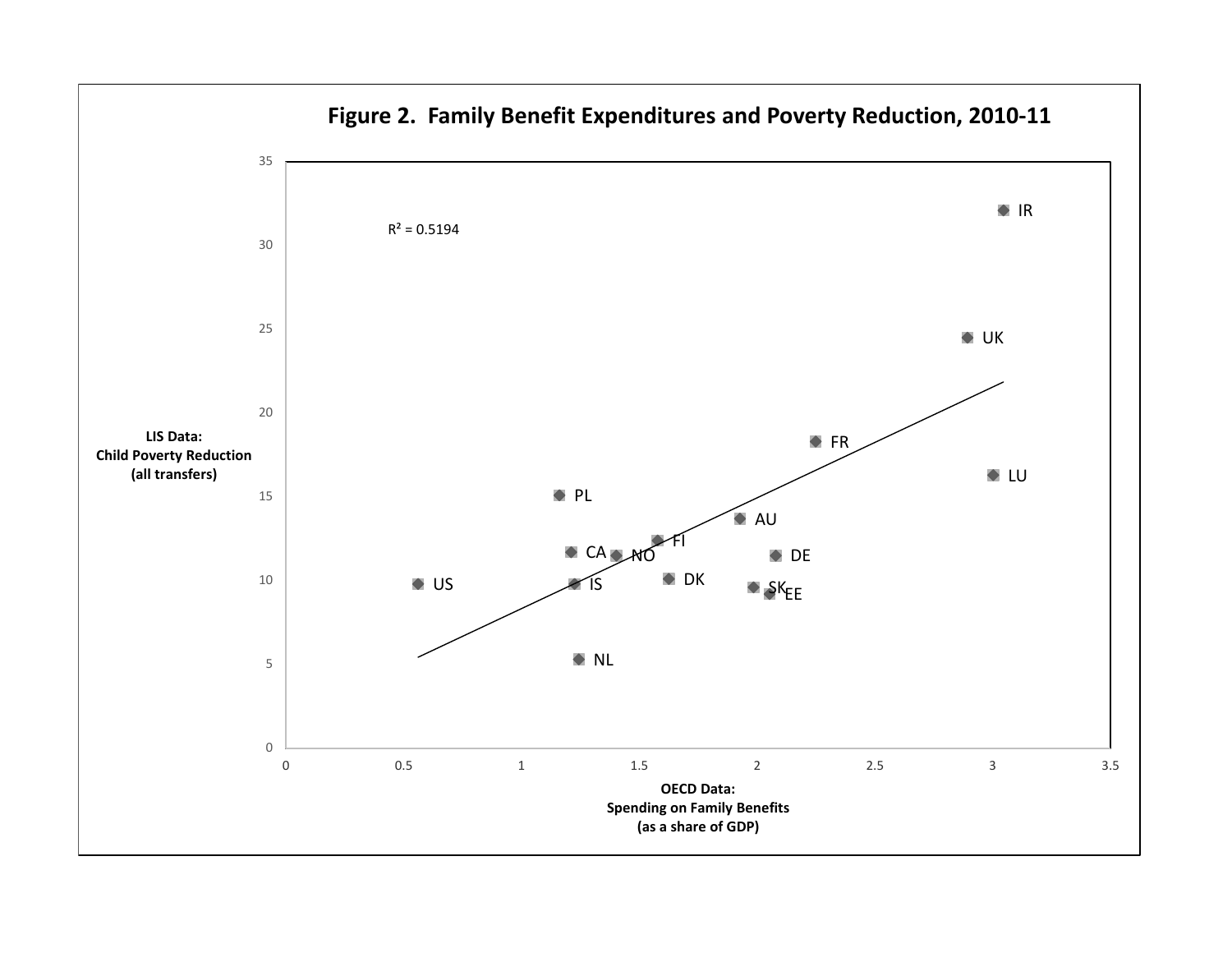| Table 3.                                                        |
|-----------------------------------------------------------------|
| Poverty Rates: Percentage of Children Living in Poor Households |
| by Family Structure                                             |
| (relative poverty at 50% median disposable HH income, 2010)     |

|                             | А                                           | В                                                                           | C                                                        | D                                               | E                                                | F                                    | G                                                                    | н                                                        | л                                        | J                                                |  |  |
|-----------------------------|---------------------------------------------|-----------------------------------------------------------------------------|----------------------------------------------------------|-------------------------------------------------|--------------------------------------------------|--------------------------------------|----------------------------------------------------------------------|----------------------------------------------------------|------------------------------------------|--------------------------------------------------|--|--|
|                             |                                             | <b>Single-Mother Households</b>                                             |                                                          |                                                 |                                                  |                                      | <b>Two-Parent Households</b>                                         |                                                          |                                          |                                                  |  |  |
|                             | Poverty<br>Rate:<br><b>Market</b><br>Income | Poverty<br>Rate:<br>Market<br>Income +<br><b>Family</b><br><b>Transfers</b> | Poverty<br>Reduction<br>[Market -<br>Market &<br>Family] | Poverty<br>Rate:<br><b>Disposable</b><br>Income | Poverty<br>Reduction<br>[Market -<br>Disposable] | Poverty<br>Rate:<br>Market<br>Income | Poverty<br>Rate:<br>Market<br>Income +<br>Family<br><b>Transfers</b> | Poverty<br>Reduction<br>[Market -<br>Market &<br>Family] | Poverty<br>Rate:<br>Disposable<br>Income | Poverty<br>Reduction<br>[Market -<br>Disposable] |  |  |
| Anglophone                  |                                             |                                                                             |                                                          |                                                 |                                                  |                                      |                                                                      |                                                          |                                          |                                                  |  |  |
| Australia                   | 72.3                                        | 49.9                                                                        | 22.4                                                     | 36.0                                            | 36.2                                             | 18.2                                 | 12.5                                                                 | 5.8                                                      | 9.6                                      | 8.7                                              |  |  |
| Canada                      | 60.1                                        | 49.8                                                                        | 10.4                                                     | 38.2                                            | 22.0                                             | 20.6                                 | 15.2                                                                 | 5.3                                                      | 10.5                                     | 10.1                                             |  |  |
| Ireland                     | 82.2                                        | 51.3                                                                        | 30.9                                                     | 23.7                                            | 58.5                                             | 31.7                                 | 25.7                                                                 | 6.0                                                      | 6.3                                      | 25.3                                             |  |  |
| United Kingdom              | 75.5                                        | 59.1                                                                        | 16.4                                                     | 14.1                                            | 61.4                                             | 21.9                                 | 14.9                                                                 | 7.1                                                      | 7.6                                      | 14.3                                             |  |  |
| <b>United States</b>        | 62.0                                        | 54.5                                                                        | 7.5                                                      | 46.3                                            | 15.7                                             | 21.5                                 | 17.3                                                                 | 4.2                                                      | 13.7                                     | 7.9                                              |  |  |
| Average                     | 70.4                                        | 52.9                                                                        | 17.5                                                     | 31.6                                            | 38.8                                             | 22.8                                 | 17.1                                                                 | 5.7                                                      | 9.5                                      | 13.2                                             |  |  |
| <b>Continental European</b> |                                             |                                                                             |                                                          |                                                 |                                                  |                                      |                                                                      |                                                          |                                          |                                                  |  |  |
| France                      | 60.4                                        | 51.6                                                                        | 8.7                                                      | 29.5                                            | 30.9                                             | 24.3                                 | 16.0                                                                 | 8.3                                                      | 8.2                                      | 16.1                                             |  |  |
| Germany                     | 66.6                                        | 58.3                                                                        | 8.3                                                      | 39.8                                            | 26.8                                             | 12.6                                 | 7.9                                                                  | 4.7                                                      | 4.2                                      | 8.4                                              |  |  |
| Luxembourg                  | 65.1                                        | 52.8                                                                        | 12.3                                                     | 34.4                                            | 30.7                                             | 21.5                                 | 13.4                                                                 | 8.1                                                      | 6.7                                      | 14.8                                             |  |  |
| Netherlands                 | 57.0                                        | 48.4                                                                        | 8.6                                                      | 30.6                                            | 26.5                                             | 5.5                                  | 4.7                                                                  | 0.8                                                      | 2.9                                      | 2.6                                              |  |  |
| Average                     | 62.3                                        | 52.8                                                                        | 9.5                                                      | 33.6                                            | 28.7                                             | 16.0                                 | 10.5                                                                 | 5.5                                                      | 5.5                                      | 10.5                                             |  |  |
| Eastern European            |                                             |                                                                             |                                                          |                                                 |                                                  |                                      |                                                                      |                                                          |                                          |                                                  |  |  |
| Estonia                     | 44.9                                        | 37.1                                                                        | 7.9                                                      | 30.4                                            | 14.5                                             | 17.2                                 | 10.7                                                                 | 6.6                                                      | 9.4                                      | 7.8                                              |  |  |
| Poland                      | 51.5                                        | 46.1                                                                        | 5.4                                                      | 18.3                                            | 33.2                                             | 23.5                                 | 19.1                                                                 | 4.4                                                      | 11.1                                     | 12.4                                             |  |  |
| Slovak Republic             | 37.6                                        | 34.6                                                                        | 2.9                                                      | 16.7                                            | 20.9                                             | 19.9                                 | 13.5                                                                 | 6.4                                                      | 11.8                                     | 8.1                                              |  |  |
| Average                     | 44.7                                        | 39.3                                                                        | 5.4                                                      | 21.8                                            | 22.9                                             | 20.2                                 | 14.4                                                                 | 5.8                                                      | 10.8                                     | 9.4                                              |  |  |
| <b>Nordic European</b>      |                                             |                                                                             |                                                          |                                                 |                                                  |                                      |                                                                      |                                                          |                                          |                                                  |  |  |
| Denmark                     | 40.5                                        | 34.2                                                                        | 6.3                                                      | 10.5                                            | 30.0                                             | 8.8                                  | 7.0                                                                  | 1.8                                                      | 3.1                                      | 5.8                                              |  |  |
| Finland                     | 38.3                                        | 29.2                                                                        | 9.0                                                      | 11.8                                            | 26.5                                             | 13.0                                 | 8.3                                                                  | 4.8                                                      | 2.5                                      | 10.6                                             |  |  |
| Iceland                     | 55.0                                        | 46.8                                                                        | 8.1                                                      | 24.3                                            | 30.6                                             | 9.1                                  | 6.4                                                                  | 2.7                                                      | 3.4                                      | 5.7                                              |  |  |
| Norway                      | 53.5                                        | 45.2                                                                        | 8.3                                                      | 16.8                                            | 36.7                                             | 10.5                                 | 8.0                                                                  | 2.5                                                      | 3.1                                      | 7.5                                              |  |  |
| Average                     | 46.8                                        | 38.9                                                                        | 7.9                                                      | 15.9                                            | 31.0                                             | 10.4                                 | 7.4                                                                  | 3.0                                                      | 3.0                                      | 7.4                                              |  |  |
| 16-country average          | 57.6                                        | 46.8                                                                        | 10.8                                                     | 26.3                                            | 31.3                                             | 17.5                                 | 12.5                                                                 | 5.0                                                      | 7.1                                      | 10.4                                             |  |  |